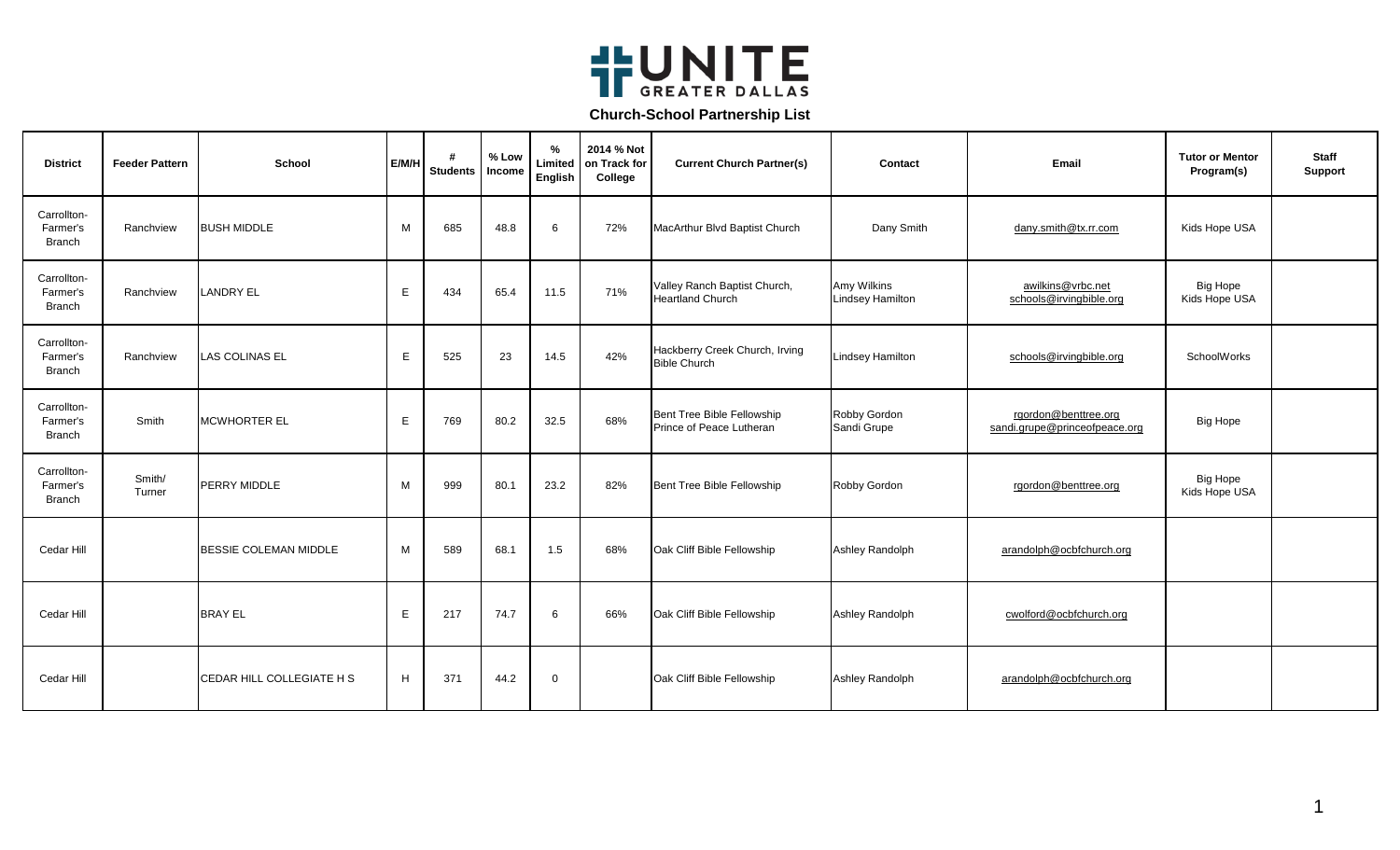

| <b>District</b> | <b>Feeder Pattern</b> | School                      | E/M/H | <b>Students</b> | % Low<br>Income | %<br>Limited<br>English | 2014 % Not<br>on Track for<br>College | <b>Current Church Partner(s)</b>                              | Contact                          | Email                                                                    | <b>Tutor or Mentor</b><br>Program(s) | <b>Staff</b><br><b>Support</b> |
|-----------------|-----------------------|-----------------------------|-------|-----------------|-----------------|-------------------------|---------------------------------------|---------------------------------------------------------------|----------------------------------|--------------------------------------------------------------------------|--------------------------------------|--------------------------------|
| Cedar Hill      |                       | CEDAR HILL H S              | H     | 1692            | 58.5            | 1.5                     | 93%                                   | Oak Cliff Bible Fellowship                                    | Ashley Randolph                  | arandolph@ocbfchurch.org                                                 |                                      |                                |
| Cedar Hill      |                       | <b>HIGH POINTE EL</b>       | E     | 566             | 76.7            | 5.1                     | 63%                                   | Oak Cliff Bible Fellowship                                    | Ashley Randolph                  | arandolph@ocbfchurch.org                                                 |                                      |                                |
| Cedar Hill      |                       | <b>HIGHLANDS ELEMENTARY</b> | E.    | 649             | 80.6            | 40.4                    | 70%                                   | Oak Cliff Bible Fellowship<br><b>Hillcrest Baptist Church</b> | Ashley Randolph<br>Mary Fae Kamm | arandolph@ocbfchurch.org<br>mfkamm@internationalmuseumofcultur<br>es.org |                                      |                                |
| Cedar Hill      |                       | <b>JJAEP</b>                | S     | 2               | 100             | $\mathbf 0$             |                                       | Oak Cliff Bible Fellowship                                    | Ashley Randolph                  | arandolph@ocbfchurch.org                                                 |                                      |                                |
| Cedar Hill      |                       | <b>JOE WILSON INT</b>       |       | 572             | 72.4            | 3                       |                                       | Oak Cliff Bible Fellowship<br><b>Hillcrest Baptist Church</b> | Ashley Randolph<br>Mary Fae Kamm | arandolph@ocbfchurch.org<br>mfkamm@internationalmuseumofcultur<br>es.org |                                      |                                |
| Cedar Hill      |                       | <b>LAKERIDGE EL</b>         | E.    | 345             | 68.1            | 3.5                     | 54%                                   | Oak Cliff Bible Fellowship<br><b>Hillcrest Baptist Church</b> | Ashley Randolph<br>Mary Fae Kamm | arandolph@ocbfchurch.org<br>mfkamm@internationalmuseumofcultur<br>es.org |                                      |                                |
| Cedar Hill      |                       | NINTH GRADE CENTER          | H     | 538             | 69.3            | 1.1                     |                                       | Oak Cliff Bible Fellowship                                    | Ashley Randolph                  | arandolph@ocbfchurch.org                                                 |                                      |                                |
| Cedar Hill      |                       | <b>PLUMMER EL</b>           | Е     | 533             | 78.6            | 6.9                     | 61%                                   | Oak Cliff Bible Fellowship                                    | Ashley Randolph                  | arandolph@ocbfchurch.org                                                 |                                      |                                |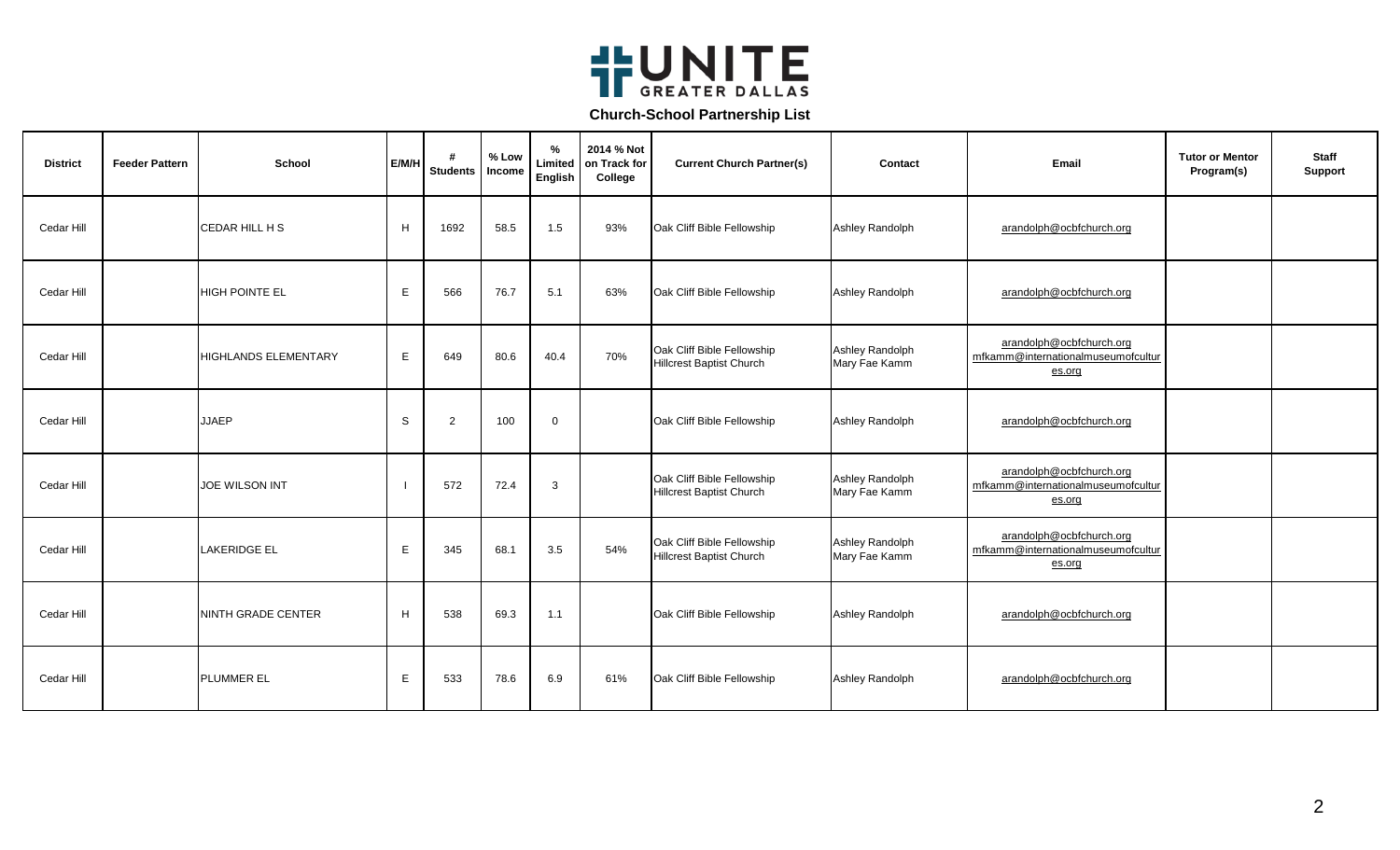

| <b>District</b> | <b>Feeder Pattern</b> | <b>School</b>                            | E/M/H | #<br><b>Students</b> | % Low<br>Income | %<br>Limited<br>English | 2014 % Not<br>on Track for<br>College | <b>Current Church Partner(s)</b>                                   | Contact                                  | Email                                              | <b>Tutor or Mentor</b><br>Program(s) | <b>Staff</b><br><b>Support</b> |
|-----------------|-----------------------|------------------------------------------|-------|----------------------|-----------------|-------------------------|---------------------------------------|--------------------------------------------------------------------|------------------------------------------|----------------------------------------------------|--------------------------------------|--------------------------------|
| Cedar Hill      |                       | <b>W S PERMENTER MIDDLE</b>              | M     | 645                  | 72.4            | $2.2\,$                 | 79%                                   | Oak Cliff Bible Fellowship                                         | Ashley Randolph                          | arandolph@ocbfchurch.org                           |                                      |                                |
| Cedar Hill      |                       | <b>WATERFORD OAKS EL</b>                 | E     | 573                  | 66.7            | 3.3                     | 60%                                   | Oak Cliff Bible Fellowship                                         | Ashley Randolph                          | arandolph@ocbfchurch.org                           |                                      |                                |
| Coppell         |                       | <b>PINKERTON EL</b>                      | E     | 409                  | 7.3             | 14.2                    | 30%                                   | Riverside Church of Christ                                         | <b>Lindsey Hamilton</b>                  | schools@irvingbible.org                            | SchoolWorks                          |                                |
| Dallas          | Carter                | <b>ADELLE TURNER EL</b>                  | E     | 370                  | 81.1            | 4.9                     | 62%                                   | Oak Cliff Bible Fellowship, Cedar<br>Valley College, Wheatland UMC | DeWayne Norris                           | dnorris@ocbfchurch.org                             |                                      |                                |
| Dallas          | Bryan Adams           | <b>ALEX SANGER EL</b>                    | E     | 561                  | 84.5            | 54.2                    | 54%                                   | Ferguson Road Baptist Church,<br>Good Samaritan Episcopal          | Lise Cook, Rossi Walter                  | lisejcook@aol.com<br>rossiwalter86@gmail.com       | Kids Hope USA<br>(Ferguson Road)     |                                |
| Dallas          | Pinkston              | AMELIA EARHART LEARNING<br><b>CENTER</b> | E     | 241                  | 98.3            | 46.9                    | 77%                                   | Highland Park Presbyterian                                         | <b>Karen Falk</b>                        | ameliaearhart.hppc@outlook.com                     | School Zone                          |                                |
| Dallas          | S. Oak Cliff          | <b>BARBARA JORDAN EL</b>                 | E     | 613                  | 97.2            | 67.5                    | 81%                                   | Concord Church                                                     | <b>Gayland Pool</b>                      | gpool@charter.net                                  |                                      |                                |
| Dallas          | Lincoln               | BILLY EARL DADE MIDDLE                   | M     | 802                  | 91.5            | 21.9                    | 94%                                   | Champions of Hope - - multiple<br>churches, St. Luke UMC           | Carly Pickens,<br><b>Marian Williams</b> | carly@championsofhope.org<br>education@zwhjcoc.org | Champions of Hope                    |                                |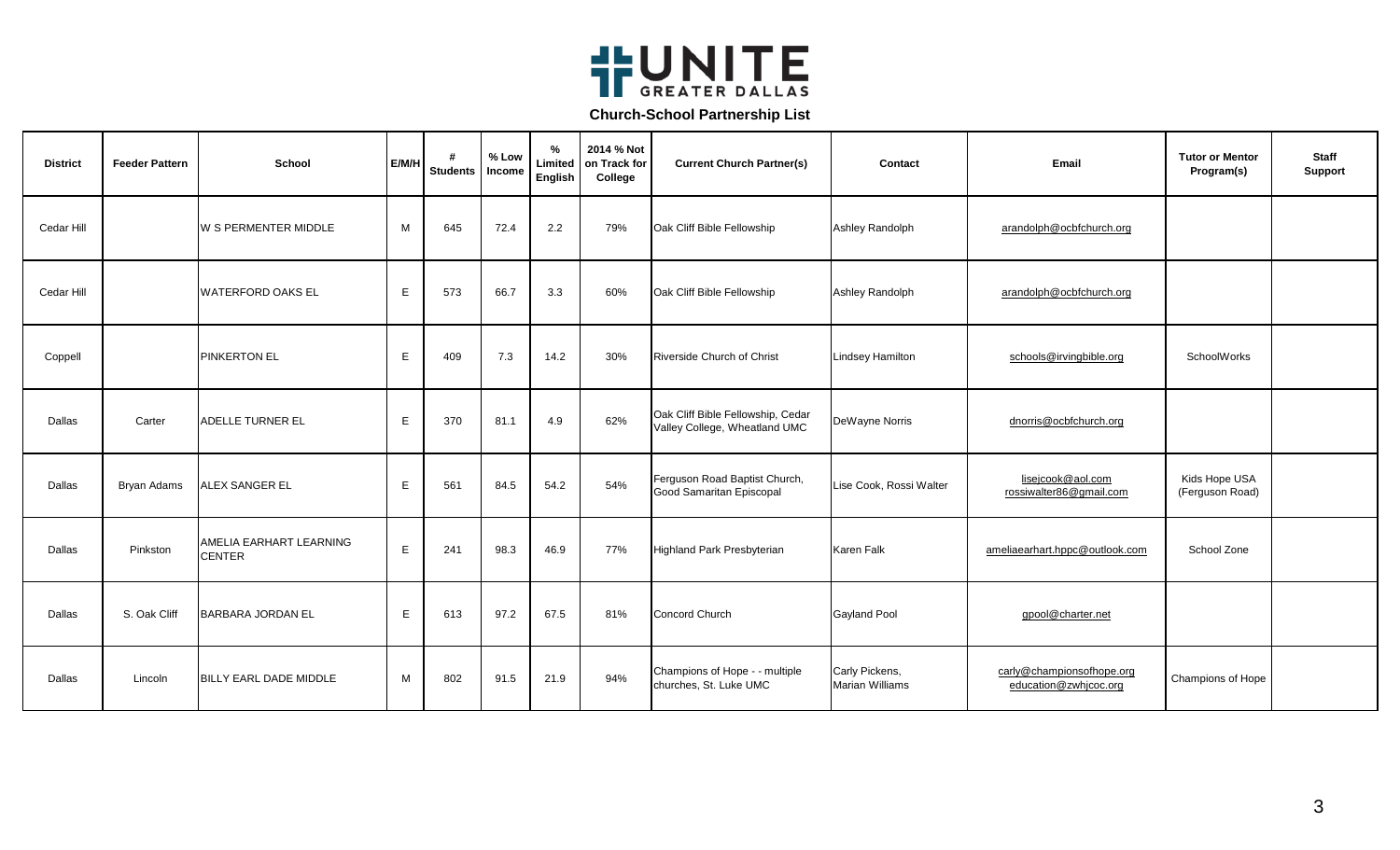

| <b>District</b> | <b>Feeder Pattern</b> | <b>School</b>                | E/M/H | #<br><b>Students</b> | % Low<br>Income | %<br>Limited<br>English | 2014 % Not<br>on Track for<br>College | <b>Current Church Partner(s)</b>                                                              | Contact                                                                                 | Email                                                                     | <b>Tutor or Mentor</b><br>Program(s)                                                   | <b>Staff</b><br><b>Support</b> |
|-----------------|-----------------------|------------------------------|-------|----------------------|-----------------|-------------------------|---------------------------------------|-----------------------------------------------------------------------------------------------|-----------------------------------------------------------------------------------------|---------------------------------------------------------------------------|----------------------------------------------------------------------------------------|--------------------------------|
| Dallas          | Carter                | <b>BIRDIE ALEXANDER EL</b>   | E     | 381                  | 94.8            | 6.3                     | 94%                                   | Oak Cliff Bible Fellowship                                                                    | DeWayne Norris                                                                          | dnorris@ocbfchurch.org                                                    |                                                                                        |                                |
| Dallas          | Bryan Adams           | <b>BRYAN ADAMS H S</b>       | H     | 1846                 | 81              | 26.3                    | 99%                                   | Shiloh Terrace Baptist Church, Light<br>Church                                                | Shiloh Baptist: David<br>Balyeat; Light Church:<br>Shree Moffett and Hillary<br>Johnson | david@stbc.org<br>smoffett@lightchurch.com<br>hiljohnson@dallasisd.org    |                                                                                        |                                |
| Dallas          | Pinkston              | C F CARR EL                  | E     | 415                  | 98.3            | 50.6                    | 89%                                   | <b>Watermark Church</b>                                                                       | Carisa Knight                                                                           |                                                                           | Readers 2 Leaders,<br><b>Big Brothers Big</b><br>Sisters, Mercy<br>Street, School Zone |                                |
| Dallas          | Bryan Adams           | CHARLES A GILL EL            | E     | 771                  | 93.8            | 55.3                    | 67%                                   | Church of the Resurrection Dallas                                                             |                                                                                         | fr.phil@roomforyou.org                                                    |                                                                                        |                                |
| Dallas          | Lincoln               | CHARLES RICE LEARNING CENTER | E     | 584                  | 90.2            | 2.2                     | 68%                                   | Champions of Hope - - multiple<br>churches, Greater New Zion Baptist<br>Church, St. Luke UMC  | Carly Pickens, Vanessa<br>Morgan, Marian Williams                                       | carly@championsofhope.org<br>casperpohy@aol.com,<br>education@zwhjcoc.org | <b>Reading Partners</b><br>(Greater New Zion),<br>Champions of Hope                    |                                |
| Dallas          | Hillcrest             | DAN D ROGERS EL              | E     | 508                  | 89.6            | 63.6                    | 70%                                   | Dallas Baptist Assoc., Park Cities<br>Baptist Church, , St. Christopher's<br>Episcopal Church | Brandon Boyd, Larry<br>Murphy                                                           | bgboyd@pcbc.org                                                           | Kids Hope USA                                                                          |                                |
| Dallas          | Kimball               | DANIEL WEBSTER EL            | E     | 654                  | 98.5            | 41.4                    | 84%                                   | Oak Cliff Bible Fellowship                                                                    | Ocielia Gibson                                                                          | ogibson@ocbfchurch.org                                                    |                                                                                        |                                |
| Dallas          | Carter                | DAVID W CARTER H S           | H     | 981                  | 85.5            | 8.6                     | 99%                                   | Oak Cliff Bible Fellowship                                                                    | DeWayne Norris                                                                          | dnorris@ocbfchurch.org                                                    |                                                                                        |                                |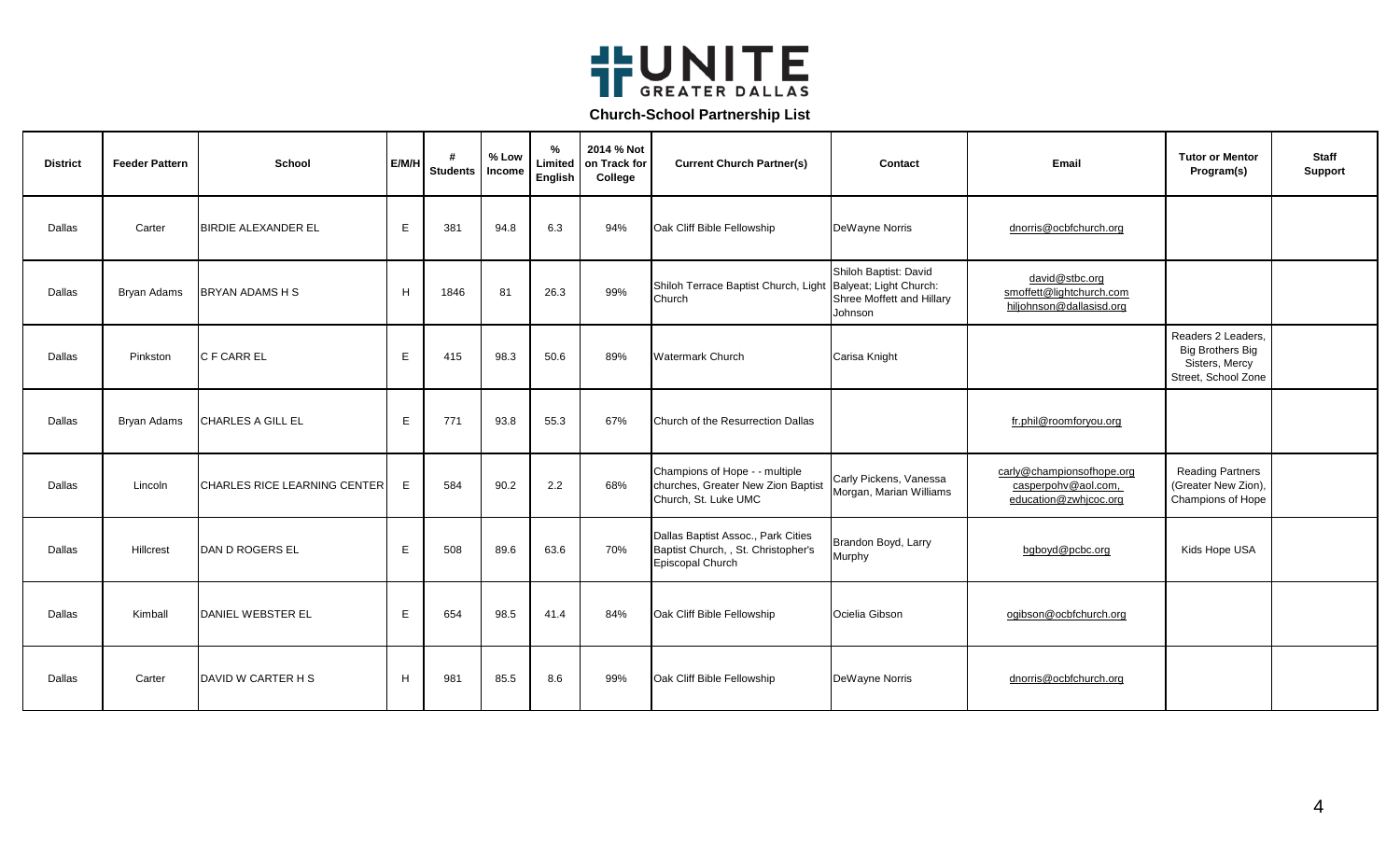

| <b>District</b> | <b>Feeder Pattern</b> | <b>School</b>                                           | E/M/H        | #<br>Students   Income | % Low | %<br>Limited<br>English | 2014 % Not<br>on Track for<br>College | <b>Current Church Partner(s)</b>      | Contact                   | Email                            | <b>Tutor or Mentor</b><br>Program(s)               | <b>Staff</b><br><b>Support</b> |
|-----------------|-----------------------|---------------------------------------------------------|--------------|------------------------|-------|-------------------------|---------------------------------------|---------------------------------------|---------------------------|----------------------------------|----------------------------------------------------|--------------------------------|
| Dallas          | Jefferson             | <b>EDWARD H CARY MIDDLE</b>                             | M            | 628                    | 92.7  | 69.4                    | 90%                                   | The Village Church Northway           | <b>Brenton Jayatilaka</b> | bjayatilaka@thevillagechurch.net |                                                    |                                |
| Dallas          | Bryan Adams           | EDWIN J KIEST EL                                        | $\mathsf E$  | 716                    | 96.1  | 60.3                    | 65%                                   | Shiloh Terrace Baptist Church         | David Balyeat             | david@stbc.org                   |                                                    |                                |
| Dallas          | S. Oak Cliff          | <b>ELISHA M PEASE EL</b>                                | E            | 605                    | 90.7  | 3.1                     | 89%                                   | <b>Highland Park Methodist Church</b> | <b>Lisa Stewart</b>       | stewartl@hpumc.org               | <b>Reading Partners</b>                            |                                |
| Dallas          | Conrad                | <b>EMMETT J CONRAD H S</b>                              | H            | 1153                   | 88.8  | 51.5                    | 97%                                   | Fellowship Bible Church Dallas        | <b>Cheryl Read</b>        | cherylr@fellowshipdallas.org     |                                                    |                                |
| Dallas          | W T White             | <b>F P CAILLET EL</b>                                   | E.           | 699                    | 92.8  | 74.2                    | 53%                                   | Royal Haven Baptist Church            |                           |                                  |                                                    |                                |
| Dallas          | Pinkston              | <b>GEORGE W CARVER CREATIVE</b><br>ARTS LEARNING CENTER | E            | 547                    | 98    | 15.4                    | 78%                                   | Park Cities Presbyterian              | <b>Tracy DeBoer</b>       | tracy.deboer@pcpc.org            | Readers 2 Leaders,<br>Mercy Street, School<br>Zone |                                |
| Dallas          | Skyline               | <b>GEORGE W TRUETT EL</b>                               | $\mathsf{E}$ | 1047                   | 96.2  | 42.8                    | 77%                                   | <b>Dallas Baptist Association</b>     | <b>Chelsie Hoard</b>      | chelsiehoard@dba.net             | Reading Partners &<br>Kids Hope USA                |                                |
| Dallas          | Roosevelt             | <b>HARRELL BUDD EL</b>                                  | Е            | 552                    | 95.5  | 48.6                    | 81%                                   | St. George Episcopal Church           |                           |                                  |                                                    |                                |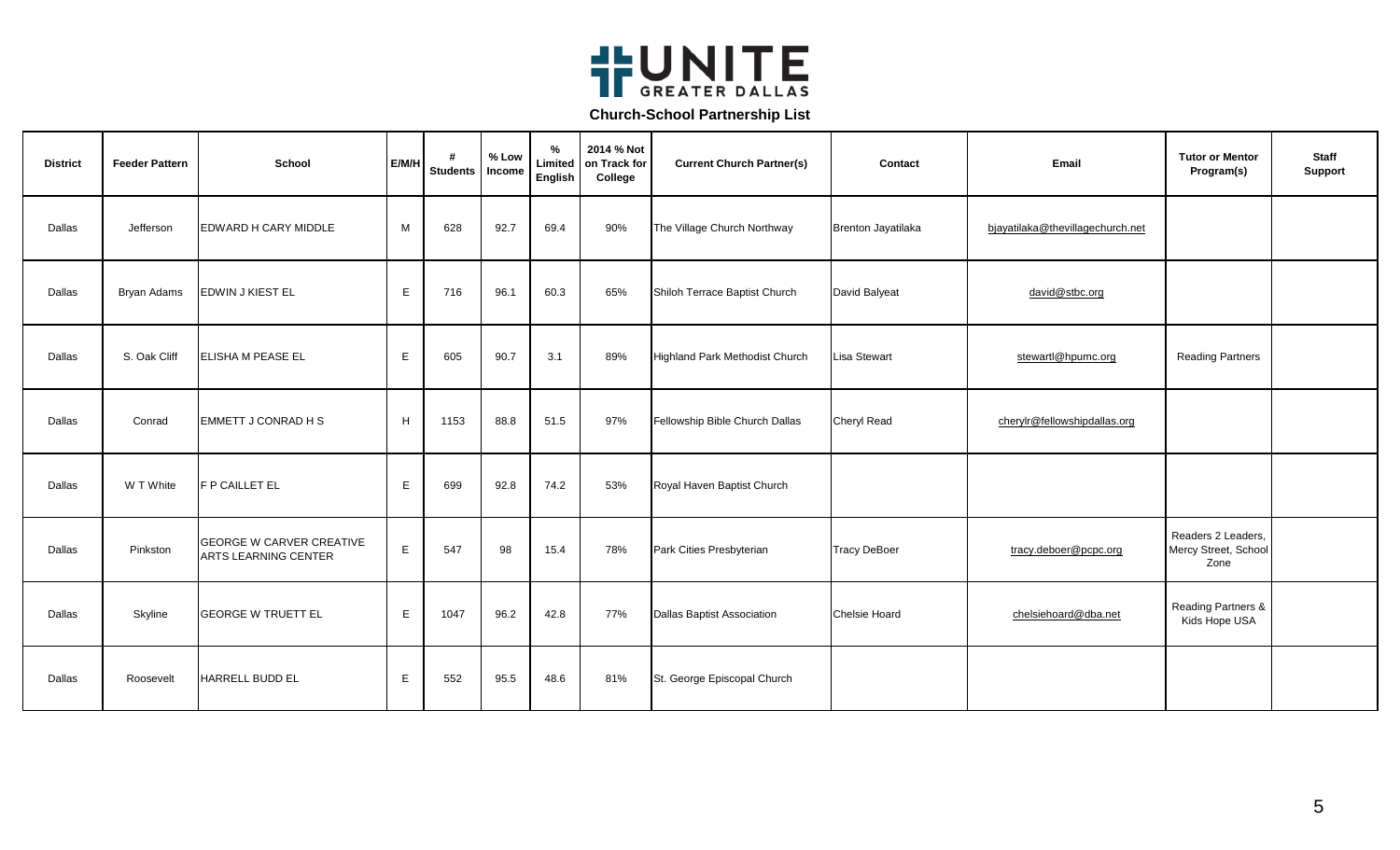

| <b>District</b> | <b>Feeder Pattern</b> | <b>School</b>                                    | E/M/H | #<br><b>Students</b> | % Low<br>Income | %<br>Limited<br>English | 2014 % Not<br>on Track for<br>College | <b>Current Church Partner(s)</b>                                  | Contact              | Email                            | <b>Tutor or Mentor</b><br>Program(s)                    | <b>Staff</b><br>Support |
|-----------------|-----------------------|--------------------------------------------------|-------|----------------------|-----------------|-------------------------|---------------------------------------|-------------------------------------------------------------------|----------------------|----------------------------------|---------------------------------------------------------|-------------------------|
| Dallas          | W T White             | <b>HARRY C WITHERS EL</b>                        | E     | 437                  | 53.3            | 42.6                    | 49%                                   | Good Shepherd Episcopal Church                                    | <b>Herb Dewees</b>   | herbd@goodshepherddallas.org     |                                                         |                         |
| Dallas          | Adamson               | <b>HECTOR P GARCIA MIDDLE</b>                    | M     | 865                  | 97.8            | 48.6                    | 88%                                   | <b>Cliff Temple Baptist</b>                                       | Kenneth Cheshier     | kenny@clifftemple.org            |                                                         |                         |
| Dallas          | N. Dallas             | <b>IGNACIO ZARAGOSA EL</b>                       | E.    | 455                  | 98.9            | 65.3                    | 75%                                   | <b>Grace United Methodist Church</b>                              | Lisa Tully           | mktlat1@gmail.com                | Kids Hope USA                                           |                         |
| Dallas          |                       | Inspired Vision Academy<br>Charter School        | Е     |                      |                 |                         |                                       | Inspired Vision Church                                            | Pastor Karen Belknap | krbelknap@gmail.com              |                                                         |                         |
| Dallas          |                       | Inspired Vision Academy<br><b>Charter School</b> | M     |                      |                 |                         |                                       | Inspired Vision Church                                            | Pastor Karen Belknap | krbelknap@gmail.com              |                                                         |                         |
| Dallas          |                       | Inspired Vision<br>A+ Academy Charter School     |       |                      |                 |                         |                                       | <b>Inspired Vision Church</b>                                     | Pastor Karen Belknap | krbelknap@gmail.com              |                                                         |                         |
| Dallas          | N. Dallas             | <b>JW RAY LEARNING CENTER</b>                    | E     | 403                  | 95.3            | 6                       | 73%                                   | Incarnation Episcopal Church                                      | Martha Lang          | mlang@incarnation.org            | Reading Partners,<br><b>Big Brothers Big</b><br>Sisters |                         |
| Dallas          | Adamson               | JAMES BOWIE EL                                   | E     | 491                  | 97.4            | 72.7                    | 75%                                   | Dallas Bible Church, Cliff Temple<br>Baptist, Oak Cliff Methodist | Brian Radabaugh      | bradabaugh@dallasbiblechurch.org |                                                         |                         |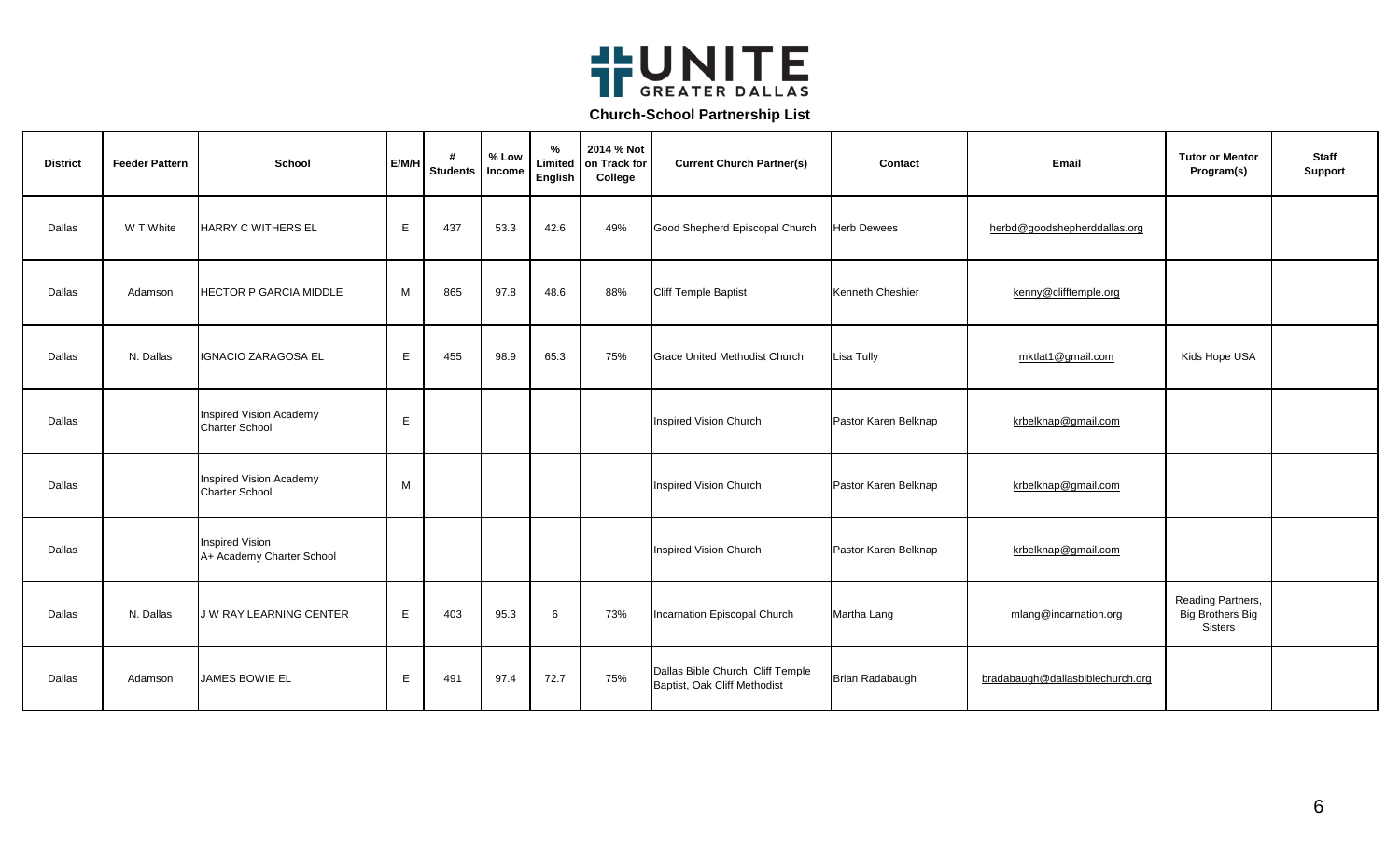

| <b>District</b> | <b>Feeder Pattern</b> | School                                    | E/M/H | #<br><b>Students</b> | % Low<br>Income | $\frac{9}{6}$<br>Limited<br>English | 2014 % Not<br>on Track for<br>College | <b>Current Church Partner(s)</b>                                                | Contact                                       | Email                                                                                | <b>Tutor or Mentor</b><br>Program(s)             | <b>Staff</b><br><b>Support</b> |
|-----------------|-----------------------|-------------------------------------------|-------|----------------------|-----------------|-------------------------------------|---------------------------------------|---------------------------------------------------------------------------------|-----------------------------------------------|--------------------------------------------------------------------------------------|--------------------------------------------------|--------------------------------|
| Dallas          | Madison               | JAMES MADISON H S                         | H     | 454                  | 87              | 6.8                                 | 98%                                   | Champions of Hope - - multiple<br>churches, St. Luke UMC, Joy<br>Tabernacle AME | Carly Pickens, Marian<br>Williams, DeDe Davis | carly@championsofhope.org<br>education@zwhjcoc.org,<br>min.dede@joytabernacleame.org | Champions of Hope                                |                                |
| Dallas          | Kimball               | JIMMIE TYLER BRASHEAR EL                  | E     | 659                  | 91.8            | 52.8                                | 56%                                   | Oak Cliff Bible Fellowship                                                      | Ocielia Gibson                                | ogibson@ocbfchurch.org                                                               |                                                  |                                |
| Dallas          | Adamson               | JOHN H REAGAN EL                          | E.    | 584                  | 94.7            | 73.8                                | 71%                                   | Christ Episcopal Church Dallas                                                  | Andrea Conklin                                | andreasacc@aol.com<br>christchurchdallas@att.net                                     |                                                  |                                |
| Dallas          | Samuell               | <b>JOHN IRELAND EL</b>                    | E.    | 584                  | 98.3            | 57.9                                | 68%                                   | <b>Greater Bethlehem Baptist</b>                                                | Veronica Cobb.<br><b>Cheryl Thomas</b>        | veronicacobb@att.net,<br>cherylthomas@sbcglobal.net                                  | Kids Hope USA                                    |                                |
| Dallas          | Hillcrest             | JOHN J PERSHING EL                        | E     | 535                  | 96.6            | 60                                  | 70%                                   | St. Luke's Episcopal Church                                                     | <b>Winnie Doyle</b>                           | Wdoyle@stlukesdallas.org                                                             |                                                  |                                |
| Dallas          | Kimball               | JOHN W CARPENTER EL                       | E.    | 384                  | 99.2            | 34.6                                | 83%                                   | Concord Church, Oak Cliff Bible<br>Fellowship                                   | <b>Mark Porter</b><br>Ocielia Gibson          | mporter@concorddallas.org<br>ogibson@ocbfchurch.org                                  | Beacon Hill.<br><b>Big Hope</b><br>Kids Hope USA |                                |
| Dallas          | Lincoln               | JOSEPH J RHOADS LEARNING<br><b>CENTER</b> | E.    | 658                  | 94.4            | 31.6                                | 79%                                   | Champions of Hope - - multiple<br>churches                                      | <b>Carly Pickens</b>                          | carly@championsofhope.org                                                            | Reading Partners,<br>Champions of Hope           |                                |
| Dallas          | Kimball               | <b>JUSTIN F KIMBALL H S</b>               | H     | 1332                 | 83.3            | 19.8                                | 98%                                   | Oak Cliff Bible Fellowship                                                      | Ocielia Gibson                                | ogibson@ocbfchurch.org                                                               |                                                  |                                |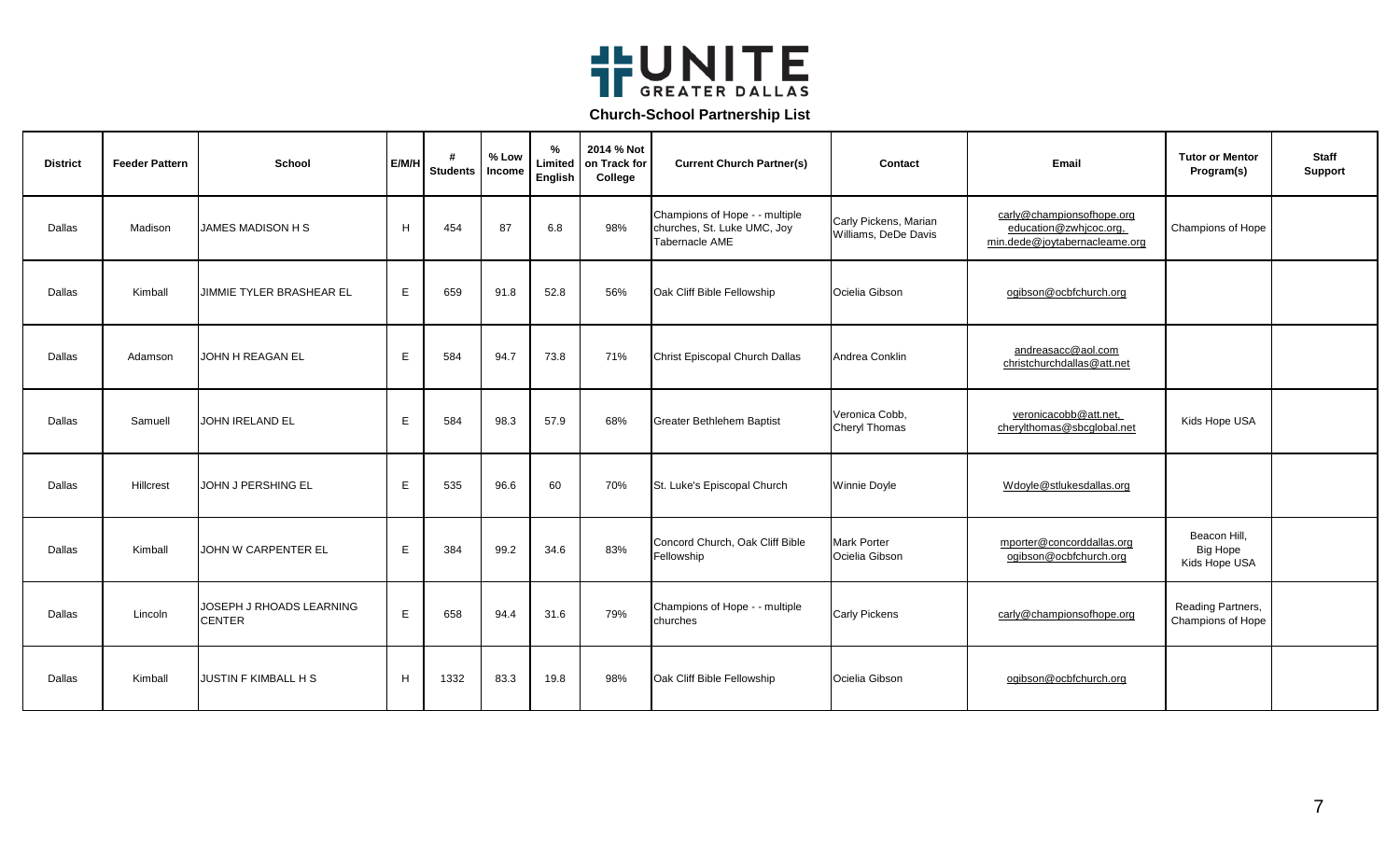

| <b>District</b> | <b>Feeder Pattern</b> | School                                                                            | E/M/H | #<br><b>Students</b> | % Low<br>Income | $\%$<br>Limited<br>English | 2014 % Not<br>on Track for<br>College | <b>Current Church Partner(s)</b>                                                  | Contact                          | Email                                               | <b>Tutor or Mentor</b><br>Program(s)                            | <b>Staff</b><br><b>Support</b> |
|-----------------|-----------------------|-----------------------------------------------------------------------------------|-------|----------------------|-----------------|----------------------------|---------------------------------------|-----------------------------------------------------------------------------------|----------------------------------|-----------------------------------------------------|-----------------------------------------------------------------|--------------------------------|
| Dallas          | Jefferson             | <b>K B POLK CENTER FOR</b><br><b>ACADEMICALLY TALENTED &amp;</b><br><b>GIFTED</b> | E     | 575                  | 95              | 48.7                       | 81%                                   | St. Thomas Episcopal Church                                                       | Stephen Walker                   | doubtertom@aol.com                                  |                                                                 |                                |
| Dallas          | Conrad                | L L HOTCHKISS EL                                                                  | E.    | 1019                 | 97%             | 66.3                       | 81%                                   | Northway Christian Church, White<br>Rock Fellowship                               | Ryan Schwanke                    | ryans@fellowshipdallas.org                          |                                                                 |                                |
| Dallas          | Kimball               | O DONALD EL                                                                       | Е     | 489                  | 94.9            | 64.6                       | 80%                                   | Oak Cliff Bible Fellowship                                                        | Ocielia Gibson                   | ogibson@ocbfchurch.org                              |                                                                 |                                |
| Dallas          | Kimball               | LENORE KIRK HALL EL                                                               | E.    | 575                  | 97.7            | 68.7                       | 65%                                   | Oak Cliff Bible Fellowship                                                        | Ocielia Gibson                   | ogibson@ocbfchurch.org                              |                                                                 |                                |
| Dallas          | Jefferson             | LEONIDES GONZALEZ CIGARROA<br><b>MD EL</b>                                        | E.    | 665                  | 95.8            | 80.8                       | 72%                                   | <b>Hidalgo Ministry</b><br>Walnut Hill United Methodist Church Alexandra Robinson | Stephen Predtechenskis           | spred2006-ministry@yahoo.com<br>arobinson@whumc.com | <b>Big Brothers Big</b><br>Sisters<br>Project<br>Transformation |                                |
| Dallas          | Kimball               | <b>LESLIE A STEMMONS EL</b>                                                       | E     | 828                  | 96.3            | 60.3                       | 61%                                   | Oak Cliff Bible Fellowship                                                        | Ocielia Gibson                   | ogibson@ocbfchurch.org                              |                                                                 |                                |
| Dallas          | Lincoln               | <b>LINCOLN</b><br>HUMANITIES/COMMUNICATIONS<br><b>MAGNET HIGH SCH</b>             | H     | 516                  | 85.3            | 7.9                        | 99%                                   | Champions of Hope - - multiple<br>churches, Porter Temple AME                     | Carly Pickens, Melvin<br>Traylor | carly@championsofhope.org<br>mdtraylor239@aol.com   | Champions of Hope                                               |                                |
| Dallas          | Pinkston              | LORENZO DE ZAVALA EL                                                              | E     | 428                  | 97.7            | 58.4                       | 69%                                   | New Beginnings Covenant Ministry                                                  | Arlene Gillespie                 |                                                     | Reading Partners,<br>School Zone                                |                                |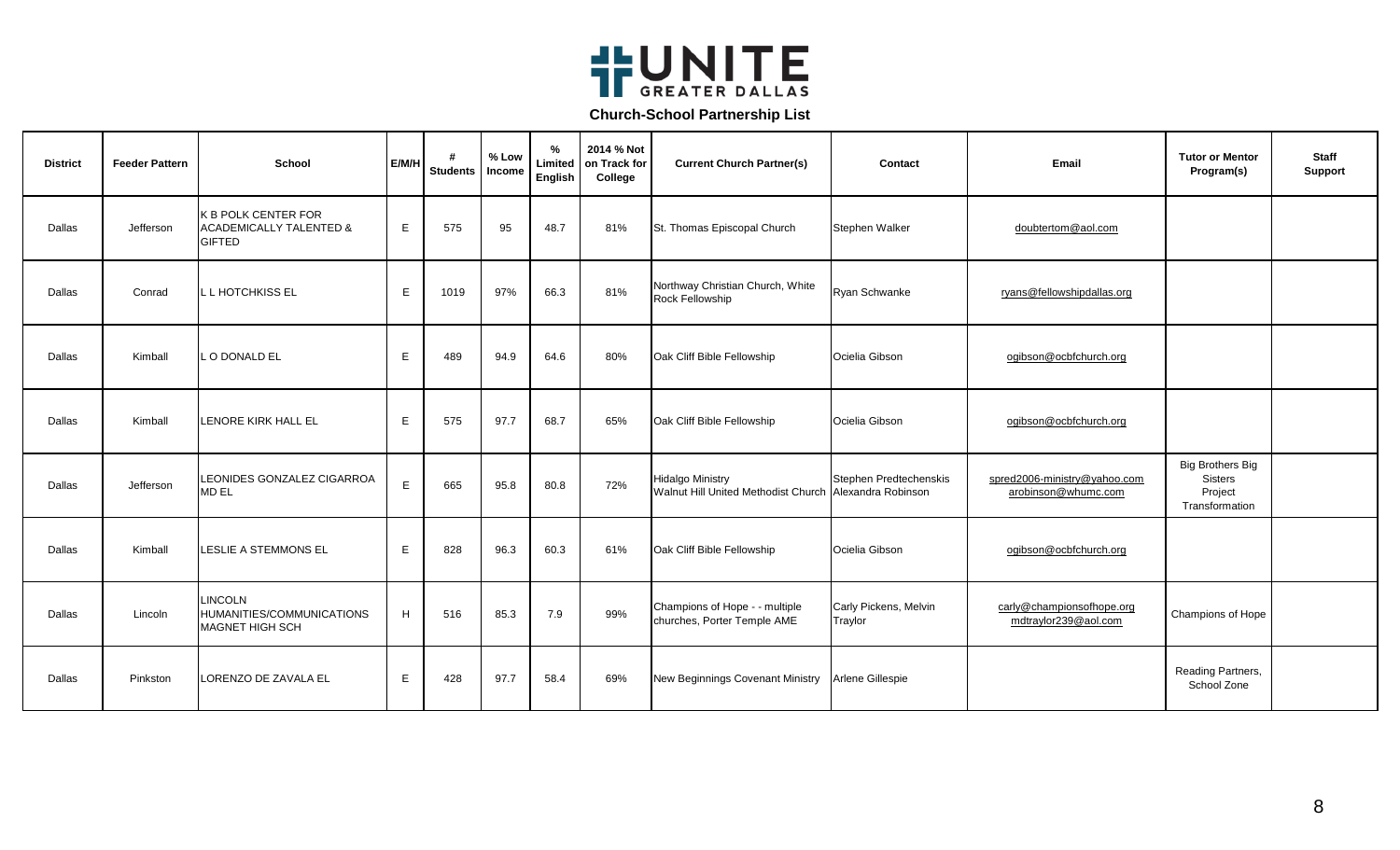

| <b>District</b> | <b>Feeder Pattern</b> | School                                          | E/M/H | #<br><b>Students</b> | % Low<br>Income | $\%$<br>Limited<br>English | 2014 % Not<br>on Track for<br>College | <b>Current Church Partner(s)</b>                                                          | Contact                                      | Email                                               | <b>Tutor or Mentor</b><br>Program(s) | <b>Staff</b><br><b>Support</b> |
|-----------------|-----------------------|-------------------------------------------------|-------|----------------------|-----------------|----------------------------|---------------------------------------|-------------------------------------------------------------------------------------------|----------------------------------------------|-----------------------------------------------------|--------------------------------------|--------------------------------|
| Dallas          | N. Dallas             | MAPLE LAWN EL                                   | E     | 602                  | 96.7            | 73.8                       | 70%                                   | The Upper Room                                                                            |                                              | upperroomdfw@aol.com                                | <b>Big Hope</b>                      |                                |
| Dallas          | Kimball               | <b>MARGARET B HENDERSON EL</b>                  | E     | 516                  | 98.6            | 54.1                       | 50%                                   | Oak Cliff Bible Fellowship                                                                | Ocielia Gibson                               | ogibson@ocbfchurch.org                              |                                      |                                |
| Dallas          | Kimball               | <b>MARIA MORENO EL</b>                          | E     | 522                  | 92.3            | 65.1                       | 82%                                   | Oak Cliff Bible Fellowship                                                                | Ocielia Gibson                               | ogibson@ocbfchurch.org                              |                                      |                                |
| Dallas          | Carter                | <b>MARK TWAIN LEADERSHIP</b><br>VANGUARD        | E     | 371                  | 96              | 25.3                       | 75%                                   | Concord Church, Oak Cliff Bible<br>Fellowship                                             | <b>Mark Porter</b><br>DeWayne Norris         | mporter@concorddallas.org<br>dnorris@ocbfchurch.org | Kids Hope USA                        |                                |
| Dallas          | Madison               | MARTIN LUTHER KING JR<br><b>LEARNING CENTER</b> | Е     | 485                  | 93.2            | 18.1                       | 69%                                   | Cornerstone Baptist Church,<br>First Presbyterian Church of Dallas,<br>Life in Deep Ellum | Rev. Andra' Johnson (CB)<br>Pastor Joe (FPC) | andra.johnson74@yahoo.com<br>JoeC@fpcdallas.org     | <b>Reading Partners</b>              |                                |
| Dallas          | Carter                | <b>MARTIN WEISS EL</b>                          | E     | 532                  | 99.1            | 51.7                       | 73%                                   | Oak Cliff Bible Fellowship                                                                | DeWayne Norris                               | dnorris@ocbfchurch.org                              |                                      |                                |
| Dallas          | Molina                | <b>MARY MCLEOD BETHUNE EL</b>                   | Е     | 738                  | 93.8            | 59.5                       | 71%                                   | Gospel Lighthouse Church                                                                  |                                              | isalazar@lighthousedallas.org                       |                                      |                                |
| Dallas          | N. Dallas             | MI ESCUELITA PRESCHOOL                          | P     |                      |                 |                            |                                       | St. Matthews Episcopal Church                                                             | Rev. Dr. Neal Michell                        | thedean@episcopalcathedral.org                      |                                      |                                |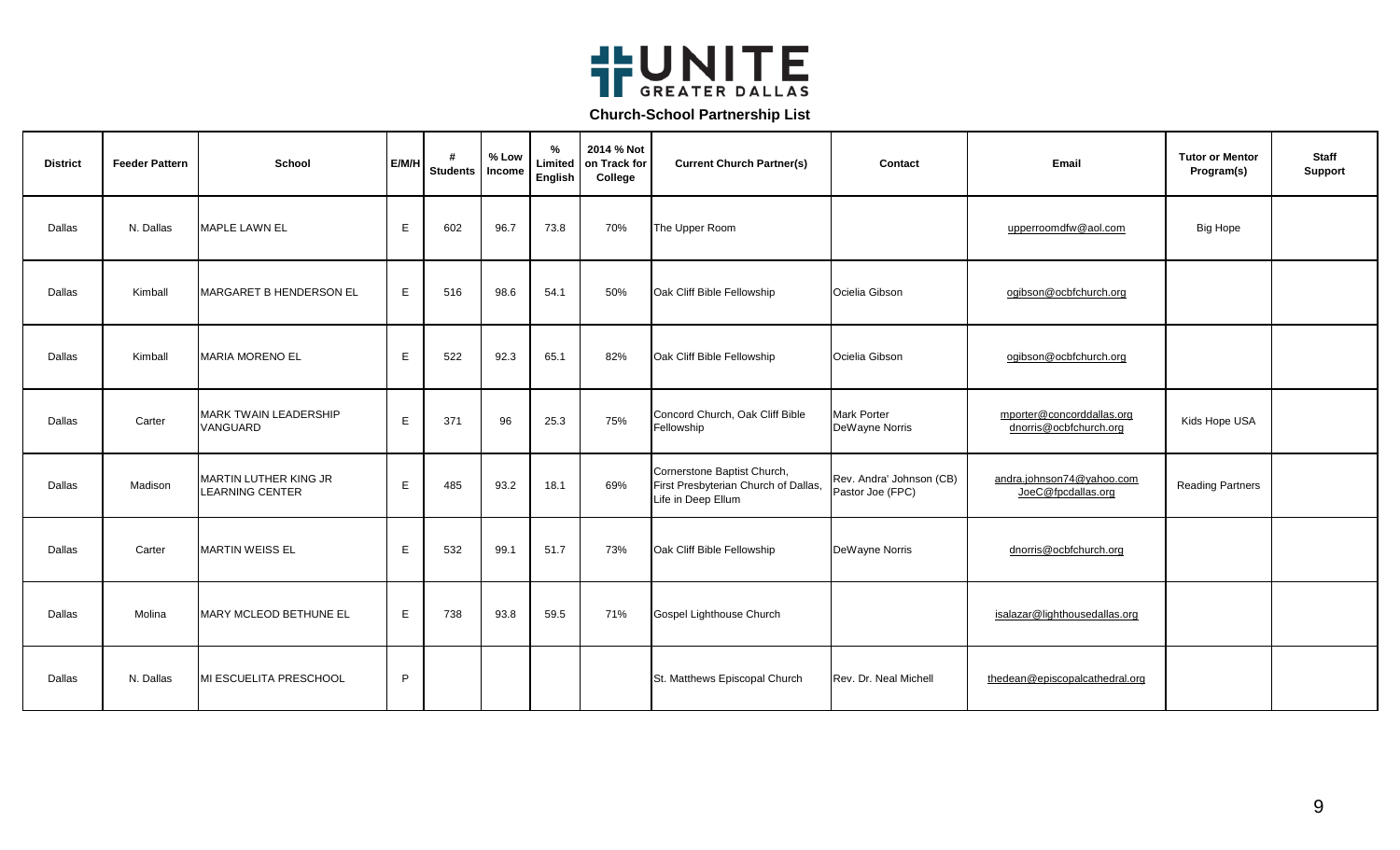

| <b>District</b> | <b>Feeder Pattern</b>   | <b>School</b>                           | E/M/H       | #<br><b>Students</b> | % Low<br>Income | $\%$<br>Limited<br>English | 2014 % Not<br>on Track for<br>College | <b>Current Church Partner(s)</b>                              | Contact                                           | Email                                                                 | <b>Tutor or Mentor</b><br>Program(s)         | <b>Staff</b><br><b>Support</b> |
|-----------------|-------------------------|-----------------------------------------|-------------|----------------------|-----------------|----------------------------|---------------------------------------|---------------------------------------------------------------|---------------------------------------------------|-----------------------------------------------------------------------|----------------------------------------------|--------------------------------|
| Dallas          | N. Dallas               | <b>MILAM</b>                            | E           | 267                  | 94.4            | 49.8                       |                                       | Incarnation Episcopal Church                                  | Martha Lang                                       | mlang@incarnation.org                                                 |                                              |                                |
| Dallas          | Molina                  | NANCY J COCHRAN EL                      | E           | 581                  | 94.1            | 47.7                       | 84%                                   | Gospel Lighthouse Church, Dallas<br>Metro Dream Ctr.          | LH, Jay Fleener<br>Dallas Metro                   | jfleener@lighthousedallas.org                                         |                                              |                                |
| Dallas          | N. Dallas               | <b>NORTH DALLAS H S</b>                 | H           | 1262                 | 87.5            | 27                         | 97%                                   | Incarnation Episcopal Church                                  | Martha Lang                                       | mlang@incarnation.org                                                 |                                              | Love In Motion                 |
| Dallas          | Madison                 | ORAN M ROBERTS EL                       | E           | 648                  | 84.7            | 52.8                       | 80%                                   | St. Michaels, Preston Hollow                                  | <b>Robert Dannals</b>                             | bdannals@saintmichael.org                                             | <b>Reading Partners &amp;</b><br><b>BBBS</b> |                                |
| Dallas          | Madison                 | PAUL L DUNBAR LEARNING<br><b>CENTER</b> | E           | 594                  | 99.7            | 13.6                       | 82%                                   | St. Luke UMC, True Lee Baptist<br>Church, University Park UMC | Marian Williams, Deborah<br>Parish, Rebecca Bruff | education@zwhjcoc.org,<br>dsparish@sbcglobal.net,<br>rbruff@upumc.org | Beacon Hill, Big<br>Hope                     |                                |
| Dallas          | Bryan Adams             | <b>REINHARDT EL</b>                     | E           | 642                  | 96.1            | 53.9                       | 60%                                   | St. John's Episcopal Church                                   | <b>Gwen McAllen</b>                               |                                                                       |                                              |                                |
| Dallas          | Wilson                  | ROBERT E LEE EL                         | $\mathsf E$ | 363                  | 78.8            | 26.2                       | 59%                                   | Munger Place Church                                           |                                                   |                                                                       | Kids Hope USA                                |                                |
| Dallas          | Bryan Adams &<br>Conrad | ROBERT T HILL MIDDLE                    | M           | 900                  | 91.1            | 45.2                       | 89%                                   | Redeemer Bible Church                                         | Patrick Boyd                                      | patrick@redeemerbiblechurch.org                                       |                                              |                                |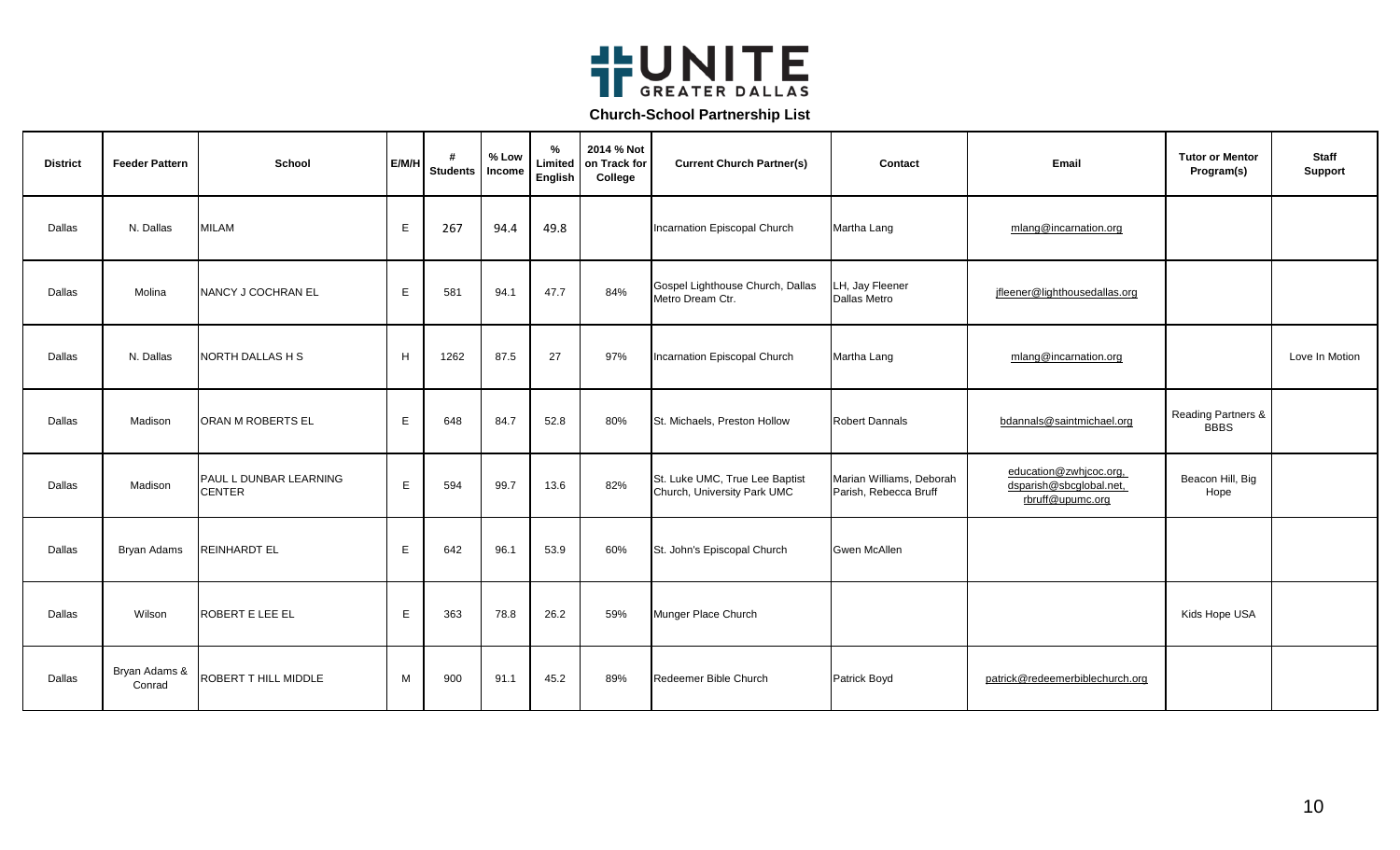

| <b>District</b> | <b>Feeder Pattern</b> | <b>School</b>                             | E/M/H | #<br><b>Students</b> | % Low<br>Income | %<br>Limited<br>English | 2014 % Not<br>on Track for<br>College | <b>Current Church Partner(s)</b>                         | Contact                 | Email                     | <b>Tutor or Mentor</b><br>Program(s) | <b>Staff</b><br><b>Support</b> |
|-----------------|-----------------------|-------------------------------------------|-------|----------------------|-----------------|-------------------------|---------------------------------------|----------------------------------------------------------|-------------------------|---------------------------|--------------------------------------|--------------------------------|
| Dallas          | Carter                | <b>RONALD E MCNAIR EL</b>                 | E     | 794                  | 95              | 11                      | 75%                                   | Oak Cliff Bible Fellowship                               | DeWayne Norris          | dnorris@ocbfchurch.org    |                                      |                                |
| Dallas          | N. Dallas             | <b>SAM HOUSTON EL</b>                     | E     | 230                  | 95.7            | 68.3                    | 60%                                   | <b>All Saints Church</b>                                 | Philip Jones            | philip@ascdallas.org      |                                      | Love In Motion                 |
| Dallas          | Conrad                | <b>SAM TASBY MIDDLE</b>                   | M     | 861                  | 97.1            | 69.8                    | 79%                                   | Northwest Bible Church                                   | <b>Brian Newby</b>      | bnewby@northwestbible.org |                                      |                                |
| Dallas          | Pinkston              | SIDNEY LANIER EXPRESSIVE ARTS<br>VANGUARD | E     | 590                  | 92.4            | 38.8                    | 64%                                   | Dallas Baptist Assoc.<br>Iglesia Bautista Jerusalem      | Regina Nippert          | rnippert@mail.smu.edu     | Readers 2 Leaders,<br>School Zone    |                                |
| Dallas          | Wilson                | <b>STONEWALL JACKSON EL</b>               | E.    | 614                  | 23.5            | 6.4                     | 22%                                   | Dallas Baptist Assoc., Wilshire<br><b>Baptist Church</b> | <b>Katie Murray</b>     | kmurray@wilshirebc.org    | Kids Hope USA                        |                                |
| Dallas          | Sunset                | <b>SUNSET H S</b>                         | H     | 2144                 | 84              | 19.2                    | 99%                                   | <b>Trinity Parish</b>                                    | <b>Stephen Partrick</b> | stpartrick@pcbc.org       |                                      |                                |
| Dallas          | Carter                | <b>T G TERRY EL</b>                       | E     | 402                  | 96              | 45                      | 56%                                   | Oak Cliff Bible Fellowship                               | DeWayne Norris          | dnorris@ocbfchurch.org    |                                      |                                |
| Dallas          |                       | Kimball & Carter   T W BROWNE MIDDLE      | M     | 1023                 | 92              | 26.3                    | 95%                                   | Oak Cliff Bible Fellowship                               | Ocielia Gibson          | ogibson@ocbfchurch.org    |                                      |                                |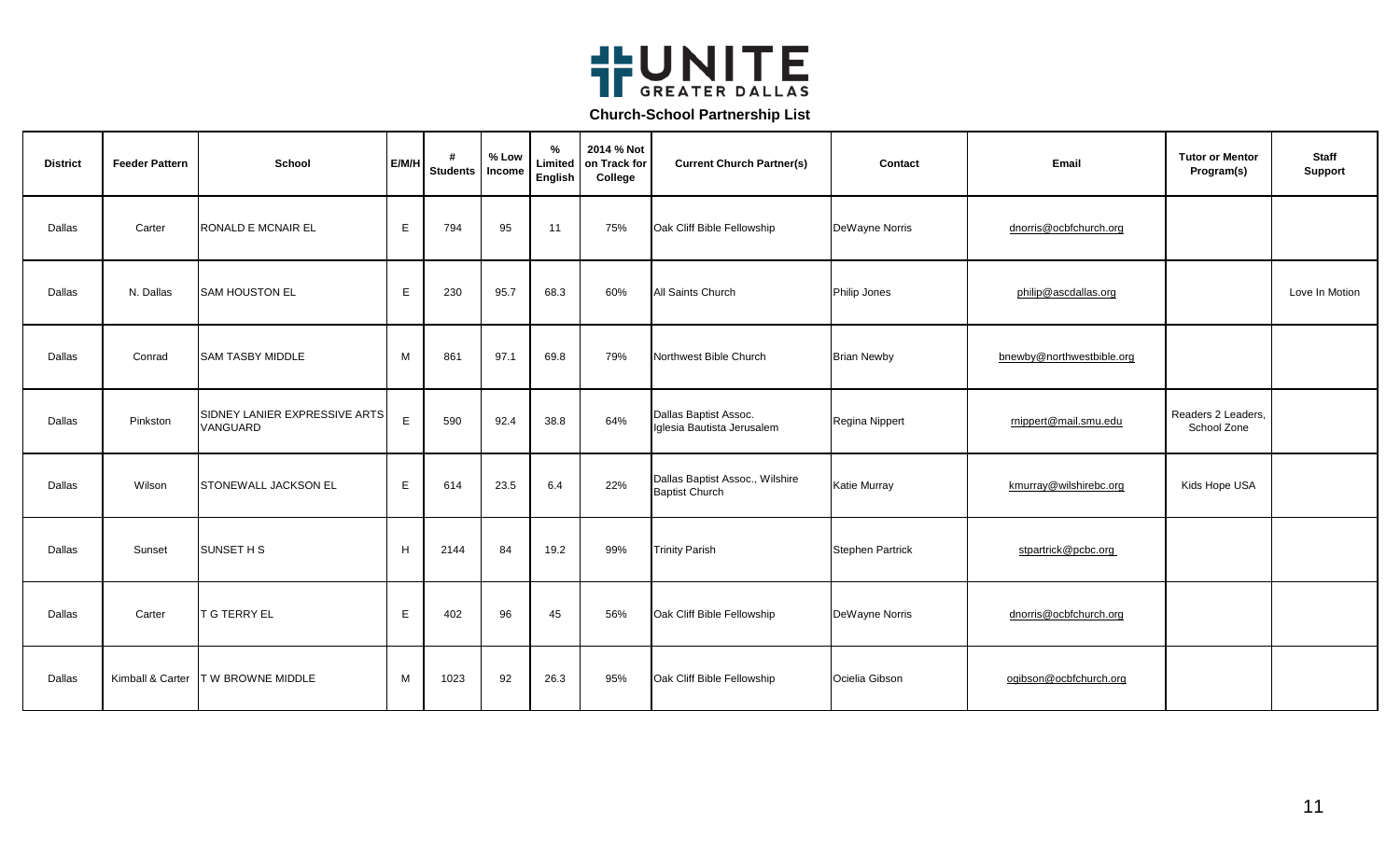

| <b>District</b> | <b>Feeder Pattern</b> | School                                           | E/M/H | <b>Students</b> | % Low<br>Income | $\%$<br>Limited<br>English | 2014 % Not<br>on Track for<br>College | <b>Current Church Partner(s)</b>                                                                                     | Contact                                          | Email                                                 | <b>Tutor or Mentor</b><br>Program(s) | <b>Staff</b><br><b>Support</b> |
|-----------------|-----------------------|--------------------------------------------------|-------|-----------------|-----------------|----------------------------|---------------------------------------|----------------------------------------------------------------------------------------------------------------------|--------------------------------------------------|-------------------------------------------------------|--------------------------------------|--------------------------------|
| Dallas          | Pinkston              | THOMAS A EDISON MIDDLE<br><b>LEARNING CENTER</b> | M     | 631             | 100             | 29.2                       | 93%                                   | West Dallas House Church, Feed3                                                                                      | Rose Fitzgerald                                  | rosemfitzgerald@me.com                                | School Zone                          |                                |
| Dallas          | W T White             | THOMAS C MARSH MIDDLE                            | M     | 1178            | 80.9            | 52.3                       | 79%                                   | Holy Cross Lutheran Church                                                                                           | Tom Zucconi                                      | zucconit@gmail.com                                    |                                      |                                |
| Dallas          | Jefferson             | THOMAS JEFFERSON H S                             | H     | 1502            | 92.3            | 38.5                       | 98%                                   | The Village Church Northway                                                                                          | Brenton Jayatilaka                               | bjayatilaka@thevillagechurch.net                      |                                      |                                |
| Dallas          | Kimball               | <b>THOMAS TOLBERT EL</b>                         | Е     | 457             | 98              | 33.3                       | 65%                                   | Oak Cliff Bible Fellowship                                                                                           | Ocielia Gibson                                   | ogibson@ocbfchurch.org                                |                                      |                                |
| Dallas          | W T White             | TOM C GOOCH EL                                   | E.    | 275             | 96.7            | 63.6                       | 63%                                   | Holy Cross Lutheran Church                                                                                           | Tom Zucconi<br><b>Lindsey Hamilton</b>           | zucconit@gmail.com<br>schools@irvingbible.org         | SchoolWorks                          |                                |
| Dallas          | Carter                | <b>UMPHREY LEE EL</b>                            | E.    | 645             | 96.1            | 26.7                       | 92%                                   | Dallas Baptist Association, Munger<br>Place Church, Oak Cliff Bible<br>Fellowship                                    | Jana Jackson<br>DeWayne Norris                   | janajackson@dba.net<br>dnorris@ocbfchurch.org         | Kids Hope USA                        |                                |
| Dallas          | <b>Bryan Adams</b>    | <b>VICTOR H HEXTER EL</b>                        | Е     | 599             | 63.9            | 16                         | 41%                                   | Dallas Baptist Assoc., Lake<br>Highlands Baptist Church,<br>Cornerstone Baptist Church                               | Jana Jackson                                     | janajackson@dba.net<br>ashley@lhbc.com                |                                      |                                |
| Dallas          | Adamson               | W H ADAMSON H S                                  | H     | 1445            | 87              | 24.7                       | 100%                                  | Dallas Baptist Assoc., Cliff Temple<br>Baptist Church, Big Springs Baptist<br>Church, Grace Temple Baptist<br>Church | Kenny Cashier, Greg<br>Oppenhuis, Marco Castillo | kenny@clifftemple.org,<br>marco@gracetempledallas.org |                                      |                                |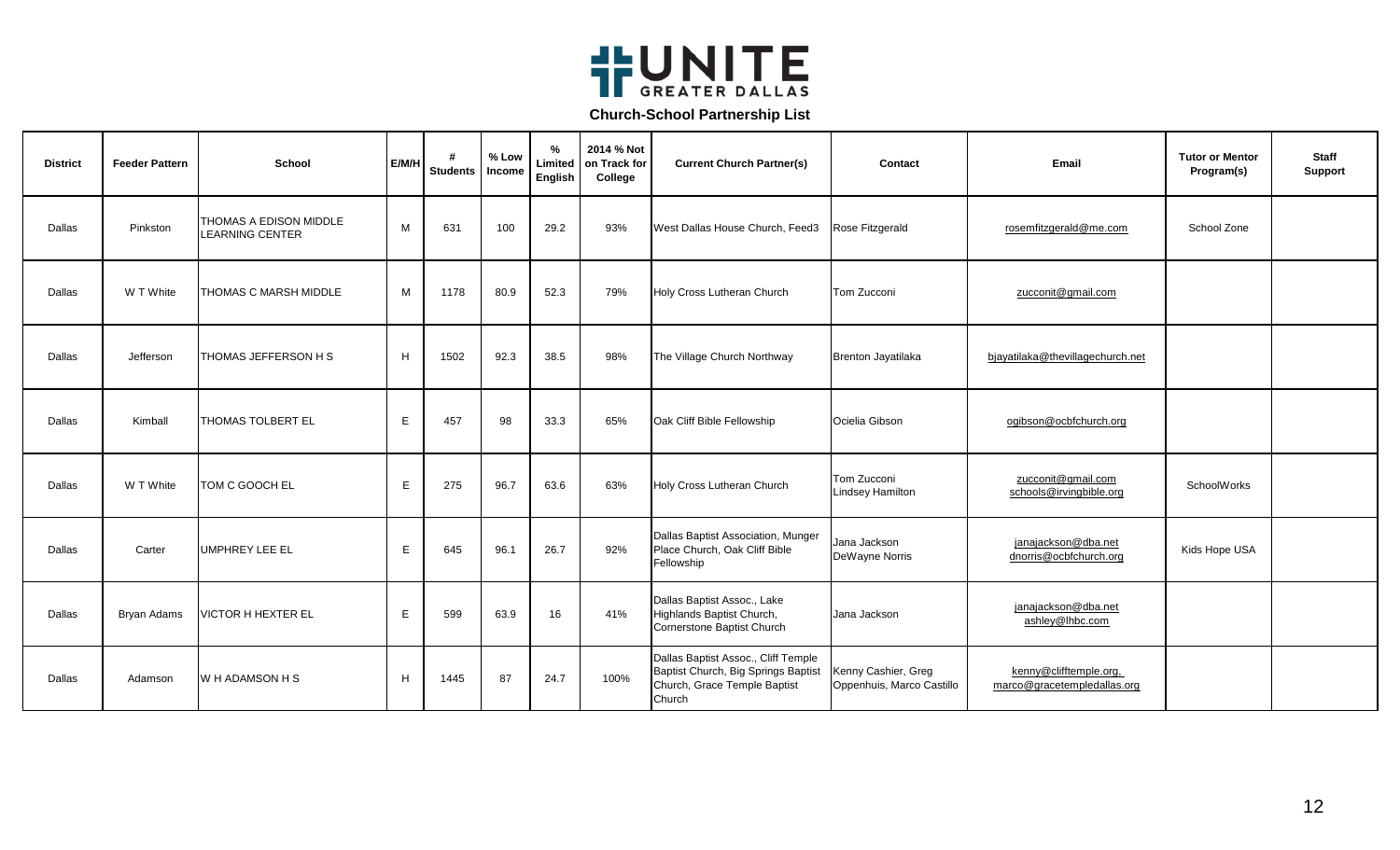

| <b>District</b> | <b>Feeder Pattern</b> | <b>School</b>                               | E/M/H | #<br><b>Students</b> | % Low<br>Income | %<br>Limited<br>English | 2014 % Not<br>on Track for<br>College | <b>Current Church Partner(s)</b> | <b>Contact</b> | Email                         | <b>Tutor or Mentor</b><br>Program(s) | <b>Staff</b><br>Support |
|-----------------|-----------------------|---------------------------------------------|-------|----------------------|-----------------|-------------------------|---------------------------------------|----------------------------------|----------------|-------------------------------|--------------------------------------|-------------------------|
| Dallas          | Carter                | WILLIAM HAWLEY ATWELL LAW<br><b>ACADEMY</b> | M     | 954                  | 89.6            | 21.3                    | 93%                                   | Oak Cliff Bible Fellowship       | DeWayne Norris | dnorris@ocbfchurch.org        |                                      |                         |
| Desoto          |                       | <b>DESOTO WEST MIDDLE</b>                   | M     | 651                  | 61.4            | 2.3                     | 88%                                   | Windsor Park Baptist Church      |                |                               |                                      |                         |
| Desoto          | DESOTO H S            | <b>NORTHSIDE</b>                            | E     | 500                  | 74.2            | $\overline{4}$          | 78%                                   | <b>CrossRoads Covenant</b>       | Josef Rasheed  | jrasheed@crossroadsdesoto.org |                                      |                         |
| Duncanville     | Duncanville HS        | <b>ALEXANDER</b>                            | E     | 509                  | 74.3            | 22.2                    | 69%                                   | St. Anne's Desoto                |                |                               |                                      |                         |
| Duncanville     |                       | <b>CENTRAL EL</b>                           | E     | 583                  | 85.6            | 47.3                    | 88%                                   | Oak Cliff Bible Fellowship       | Allen Lockhart | alockhart@ocbfchurch.org      |                                      |                         |
| Duncanville     |                       | CHARLES ACTON EL                            | Е     | 495                  | 85.9            | 32.7                    | 76%                                   | Oak Cliff Bible Fellowship       | Allen Lockhart | alockhart@ocbfchurch.org      |                                      |                         |
| Duncanville     |                       | CJ & ANNE HYMAN EL                          | E     | 551                  | 65.2            | 19.8                    | 58%                                   | Oak Cliff Bible Fellowship       | Allen Lockhart | alockhart@ocbfchurch.org      |                                      |                         |
| Duncanville     |                       | CLINT Q SMITH EL                            | E     | 507                  | 70.8            | 8.3                     | 74%                                   | Oak Cliff Bible Fellowship       | Allen Lockhart | alockhart@ocbfchurch.org      |                                      |                         |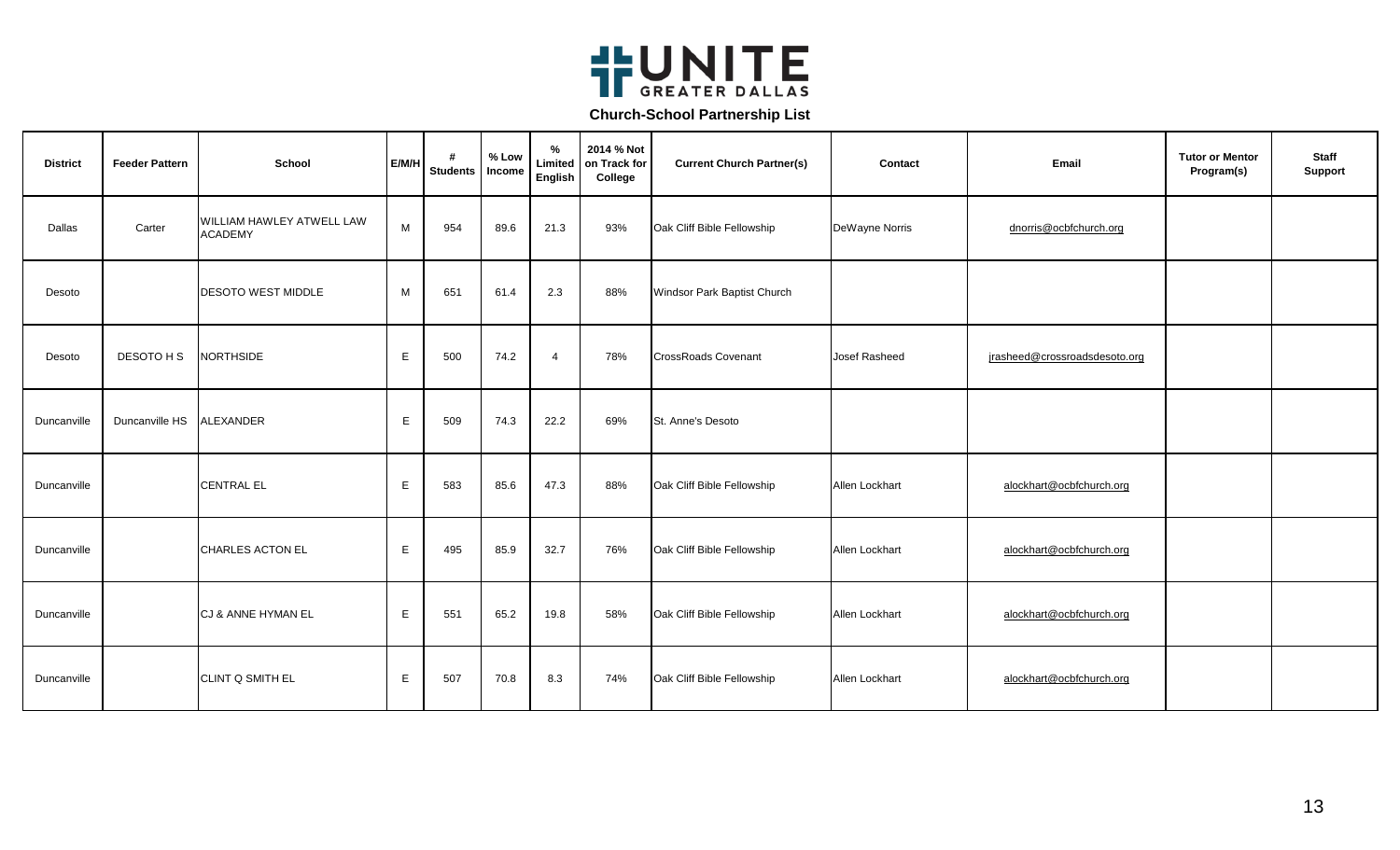

| <b>District</b> | <b>Feeder Pattern</b> | <b>School</b>                  | E/M/H       | #<br><b>Students</b> | % Low<br>Income | %<br>Limited<br>English | 2014 % Not<br>on Track for<br>College | <b>Current Church Partner(s)</b> | Contact        | Email                    | <b>Tutor or Mentor</b><br>Program(s) | <b>Staff</b><br>Support |
|-----------------|-----------------------|--------------------------------|-------------|----------------------|-----------------|-------------------------|---------------------------------------|----------------------------------|----------------|--------------------------|--------------------------------------|-------------------------|
| Duncanville     |                       | <b>DUNCANVILLE H S</b>         | H           | 3984                 | 67.2            | 3.6                     | 91%                                   | Oak Cliff Bible Fellowship       | Allen Lockhart | alockhart@ocbfchurch.org |                                      |                         |
| Duncanville     |                       | <b>FAIRMEADOWS EL</b>          | E           | 582                  | 88              | 40.2                    | 62%                                   | Oak Cliff Bible Fellowship       | Allen Lockhart | alockhart@ocbfchurch.org |                                      |                         |
| Duncanville     |                       | <b>G W KENNEMER MIDDLE</b>     | M           | 728                  | 77.5            | 6                       | 91%                                   | Oak Cliff Bible Fellowship       | Allen Lockhart | alockhart@ocbfchurch.org |                                      |                         |
| Duncanville     |                       | <b>GLENN C HARDIN INT</b>      |             | 667                  | 85.8            | 18                      |                                       | Oak Cliff Bible Fellowship       | Allen Lockhart | alockhart@ocbfchurch.org |                                      |                         |
| Duncanville     |                       | <b>GRACE R BRANDENBURG INT</b> |             | 545                  | 73.9            | 12.7                    |                                       | Oak Cliff Bible Fellowship       | Allen Lockhart | alockhart@ocbfchurch.org |                                      |                         |
| Duncanville     |                       | H BOB DANIEL SR INT            |             | 704                  | 72.6            | 12.1                    |                                       | Oak Cliff Bible Fellowship       | Allen Lockhart | alockhart@ocbfchurch.org |                                      |                         |
| Duncanville     |                       | J HERMAN REED MIDDLE           | M           | 527                  | 82.2            | 10.4                    | 84%                                   | Oak Cliff Bible Fellowship       | Allen Lockhart | alockhart@ocbfchurch.org |                                      |                         |
| Duncanville     |                       | JAMES R BILHARTZ JR EL         | $\mathsf E$ | 719                  | 80.7            | 38.9                    | 83%                                   | Oak Cliff Bible Fellowship       | Allen Lockhart | alockhart@ocbfchurch.org |                                      |                         |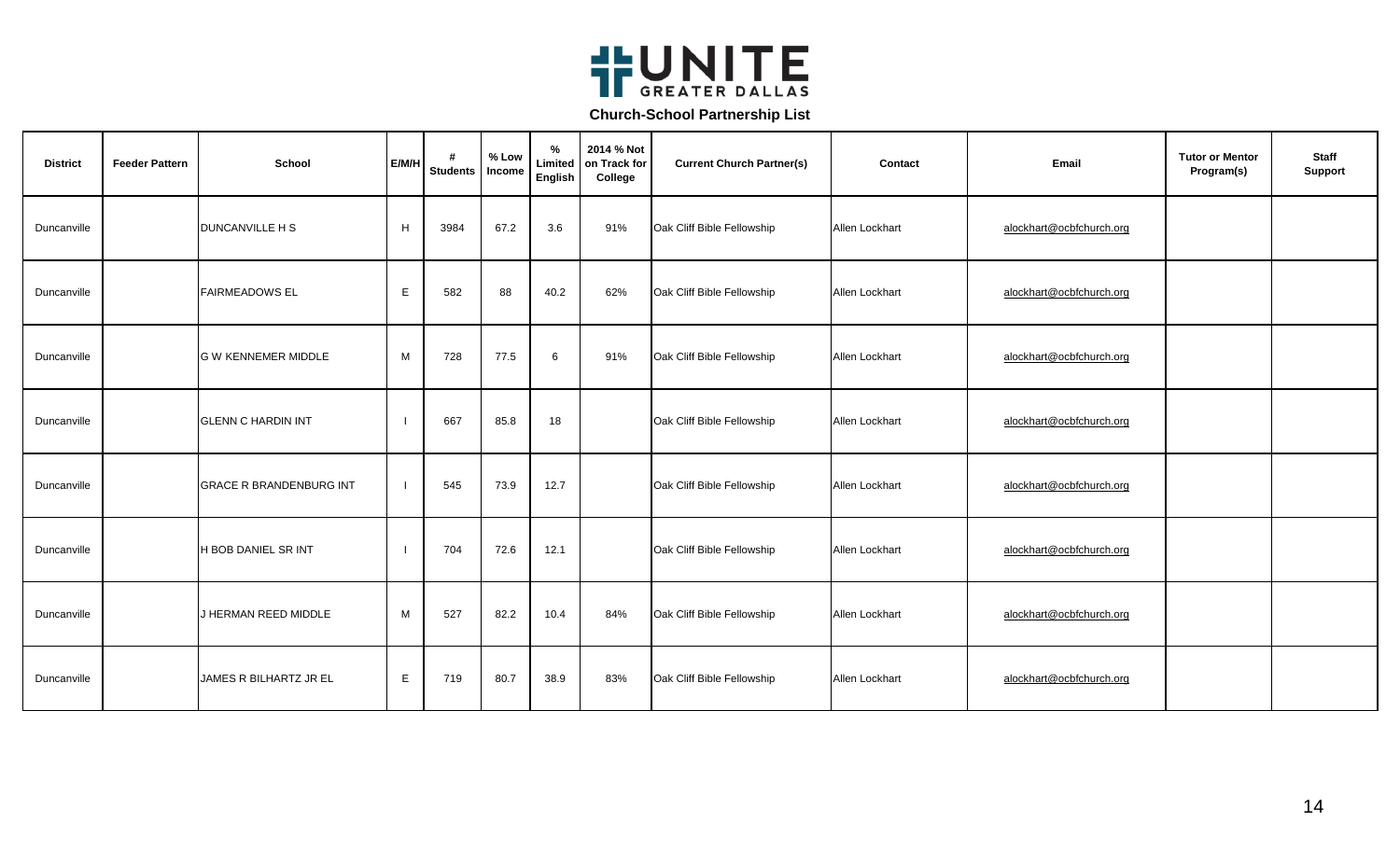

| <b>District</b> | <b>Feeder Pattern</b> | <b>School</b>                 | E/M/H | <b>Students</b> | % Low<br>Income | %<br>Limited<br><b>English</b> | 2014 % Not<br>on Track for<br>College | <b>Current Church Partner(s)</b> | Contact                   | Email                       | <b>Tutor or Mentor</b><br>Program(s) | <b>Staff</b><br><b>Support</b> |
|-----------------|-----------------------|-------------------------------|-------|-----------------|-----------------|--------------------------------|---------------------------------------|----------------------------------|---------------------------|-----------------------------|--------------------------------------|--------------------------------|
| Duncanville     |                       | MARY E SMITHEY PACE H S       | H     | 95              | 68.4            | 1.1                            |                                       | Oak Cliff Bible Fellowship       | Allen Lockhart            | alockhart@ocbfchurch.org    |                                      |                                |
| Duncanville     |                       | <b>MERRIFIELD EL</b>          | E.    | 536             | 84.5            | 22.2                           | 81%                                   | Oak Cliff Bible Fellowship       | Allen Lockhart            | alockhart@ocbfchurch.org    |                                      |                                |
| Duncanville     |                       | <b>S GUS ALEXANDER JR EL</b>  | E.    | 509             | 74.3            | 22.2                           | 69%                                   | Oak Cliff Bible Fellowship       | Allen Lockhart            | alockhart@ocbfchurch.org    |                                      |                                |
| Duncanville     |                       | <b>SUMMIT LEARNING CENTER</b> |       | 70              | 65.7            | 4.3                            |                                       | Oak Cliff Bible Fellowship       | Allen Lockhart            | alockhart@ocbfchurch.org    |                                      |                                |
| Duncanville     |                       | <b>WILLIAM H BYRD MIDDLE</b>  | М     | 737             | 68.8            | 6                              | 76%                                   | Oak Cliff Bible Fellowship       | Allen Lockhart            | alockhart@ocbfchurch.org    |                                      |                                |
| Duncanville     |                       | WILLIAM LEE HASTINGS EL       | E     | 522             | 82.4            | 24.9                           | 77%                                   | Oak Cliff Bible Fellowship       | Allen Lockhart            | alockhart@ocbfchurch.org    |                                      |                                |
| Garland         |                       | <b>GARLAND H S</b>            | H     | 2592            | 55.7            | 4.9                            | 75%                                   | First Baptist Church, Garland    | <b>Charlotte Davidson</b> | charlotted@fbcgarland.org   |                                      |                                |
| Garland         |                       | <b>GOLDEN MEADOWS EL</b>      | E     | 483             | 83              | 56.9                           | 79%                                   | First Baptist Wylie              | <b>Marc Lilly</b>         | marc@churchforthecities.org |                                      |                                |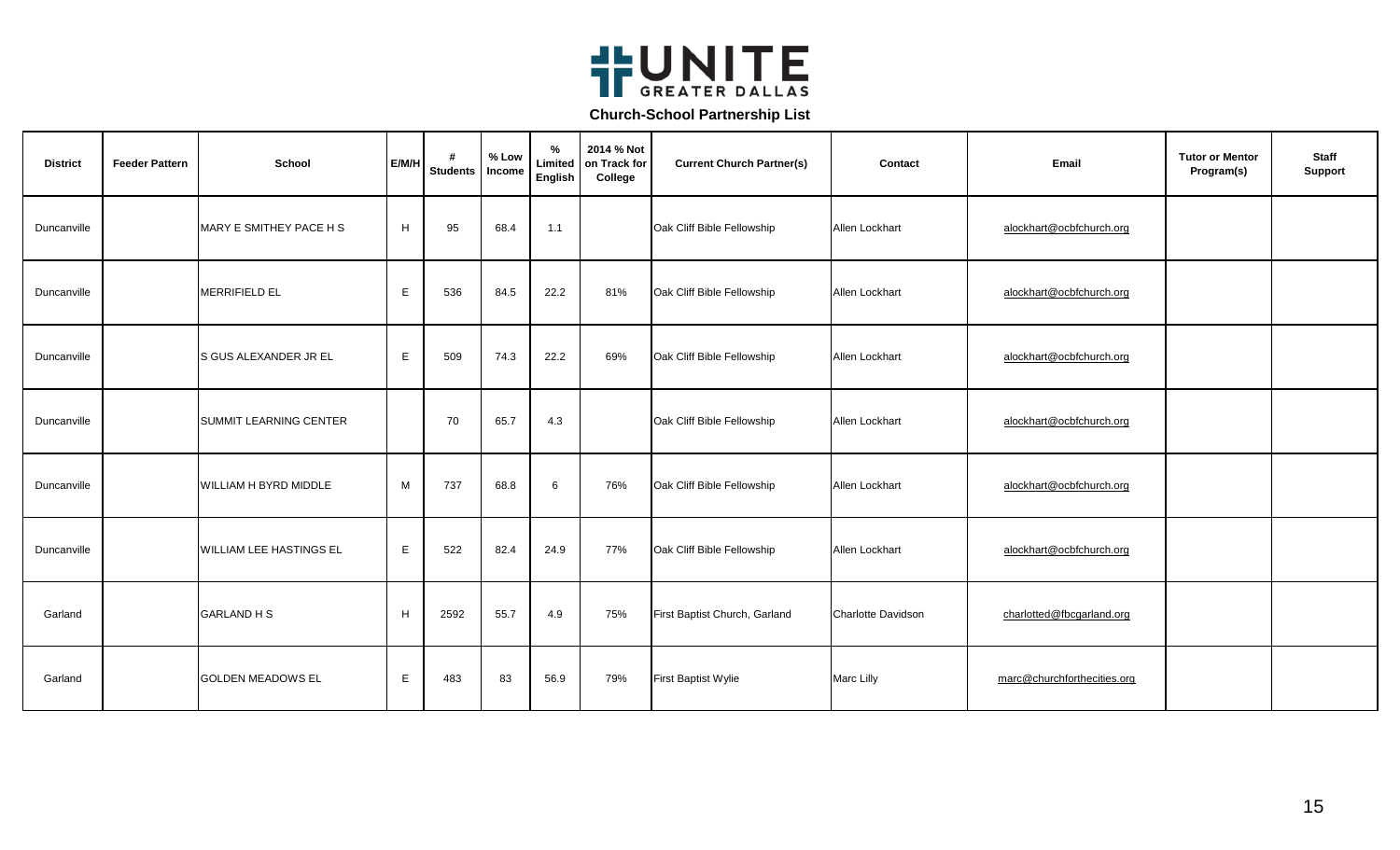

| <b>District</b>     | <b>Feeder Pattern</b> | <b>School</b>                | E/M/H        | #<br>Students   Income | % Low | %<br>Limited<br>English | 2014 % Not<br>on Track for<br>College | <b>Current Church Partner(s)</b>                         | Contact                 | Email                       | <b>Tutor or Mentor</b><br>Program(s) | <b>Staff</b><br>Support |
|---------------------|-----------------------|------------------------------|--------------|------------------------|-------|-------------------------|---------------------------------------|----------------------------------------------------------|-------------------------|-----------------------------|--------------------------------------|-------------------------|
| Garland             |                       | <b>HICKMAN EL</b>            | E            | 600                    | 70.8  | 47.2                    | 61%                                   | Lake Pointe Church, Arapaho Road<br><b>Baptist</b>       | <b>Ryan Lewis</b>       | ryanl@lakepointe.org        |                                      |                         |
| Garland             |                       | JOHN W ARMSTRONG EL          | $\mathsf{E}$ | 804                    | 35.8  | 27.7                    | 28%                                   | First Baptist Wylie                                      | Marc Lilly              | marc@churchforthecities.org |                                      |                         |
| Garland             |                       | KATHERINE STEPHENS EL        | E            | 575                    | 67.8  | 29.9                    | 67%                                   | First Baptist Church of Rowlett                          | Julie Tomko             | jtomko@fbc-rowlett.org      | Kids Hope USA                        |                         |
| Garland             |                       | <b>TOLER EL</b>              | E            | 654                    | 68.8  | 25.1                    | 58%                                   | Holy Trinity Episcopal, Garland                          | Dabney Dwyer            | dwyerdab@gmail.com          |                                      |                         |
| <b>Grand Praire</b> |                       | <b>GRAND PRAIRIE H S</b>     | H            | 2502                   | 76.3  | 24.5                    | 97%                                   | Gateway Church                                           | Kam Hunt                | kam.hunt@gatewaystaff.com   |                                      |                         |
| <b>Grand Praire</b> |                       | JOHN ADAMS MIDDLE            | M            | 623                    | 82.8  | 31.5                    | 87%                                   | Gateway Church                                           | Kam Hunt                | kam.hunt@gatewaystaff.com   |                                      |                         |
| Irving              |                       | <b>BOWIE MIDDLE</b>          | M            | 982                    | 87    | 29.3                    | 93%                                   | South Macarthur Church of Christ                         | <b>Lindsey Hamilton</b> | schools@irvingbible.org     | SchoolWorks                          |                         |
| Irving              |                       | MACARTHUR H S BRANDENBURG EL | E            | 916                    | 78.3  | 44.3                    | 69%                                   | Community Bible Church, Irving<br>North Christian Church | <b>Lindsey Hamilton</b> | schools@irvingbible.org     | SchoolWorks                          |                         |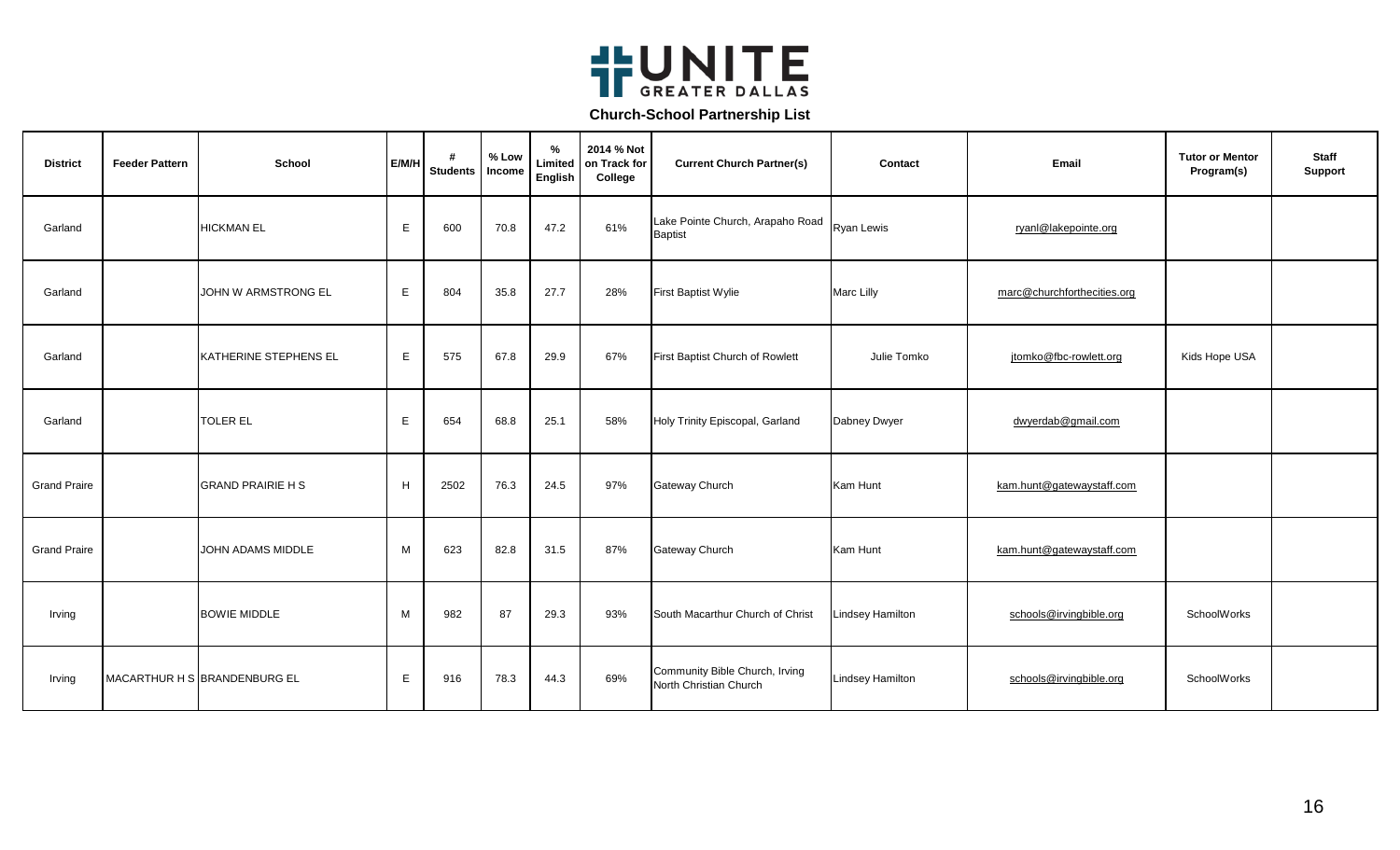

| <b>District</b> | <b>Feeder Pattern</b>             | <b>School</b>                        | E/M/H       | #<br><b>Students</b> | % Low<br>Income | $\%$<br>Limited<br>English | 2014 % Not<br>on Track for<br>College | <b>Current Church Partner(s)</b>                        | Contact                 | Email                   | <b>Tutor or Mentor</b><br>Program(s) | <b>Staff</b><br>Support |
|-----------------|-----------------------------------|--------------------------------------|-------------|----------------------|-----------------|----------------------------|---------------------------------------|---------------------------------------------------------|-------------------------|-------------------------|--------------------------------------|-------------------------|
| Irving          | NIMITZ H S                        | <b>BRITAIN EL</b>                    | E           | 685                  | 90.2            | 59.4                       | 77%                                   | St. Mark's Episcopal Church, Irving<br>Church of Christ | <b>Lindsey Hamilton</b> | schools@irvingbible.org | SchoolWorks                          |                         |
| Irving          |                                   | <b>CLIFTON EARLY CHILDHOOD</b>       | P           | 749                  | 86              | 56.6                       |                                       | Woodhaven Presbeterian                                  | <b>Lindsey Hamilton</b> | schools@irvingbible.org | SchoolWorks                          |                         |
| Irving          | <b>IRVING H S</b>                 | <b>DAVIS EL</b>                      | E           | 878                  | 81.4            | 45.9                       | 76%                                   | <b>Highest Praise Church</b>                            | <b>Lindsey Hamilton</b> | schools@irvingbible.org | SchoolWorks                          |                         |
| Irving          | <b>IRVING H S</b>                 | <b>GILBERT F M EL</b>                | E           | 829                  | 91.4            | 68.9                       | 63%                                   | Oak Haven Methodist                                     | <b>Lindsey Hamilton</b> | schools@irvingbible.org | SchoolWorks                          |                         |
| Irving          | MACARTHUR H S HALEY T EL          |                                      | E           | 793                  | 78.9            | 32.4                       | 64%                                   | Calvary Church<br>Northgate United Methodist Church     | <b>Lindsey Hamilton</b> | schools@irvingbible.org | SchoolWorks                          |                         |
| Irving          | Macarthur or<br><b>IRVING H S</b> | <b>HANES EL</b>                      | E           | 746                  | 81.8            | 48.1                       | 79%                                   | Episcopal Church of the Redeemer                        | <b>Lindsey Hamilton</b> | schools@irvingbible.org | SchoolWorks                          |                         |
| Irving          |                                   | MACARTHUR H S HOUSTON MIDDLE         | М           | 930                  | 83              | 17                         | 99%                                   | Irving Bible Church                                     | <b>Lindsey Hamilton</b> | schools@irvingbible.org | SchoolWorks                          |                         |
| Irving          |                                   | MACARTHUR H S JACKIE MAE TOWNSELL EL | $\mathsf E$ | 879                  | 83.6            | 47.1                       | 72%                                   | Irving Bible Church                                     | <b>Lindsey Hamilton</b> | schools@irvingbible.org | SchoolWorks                          |                         |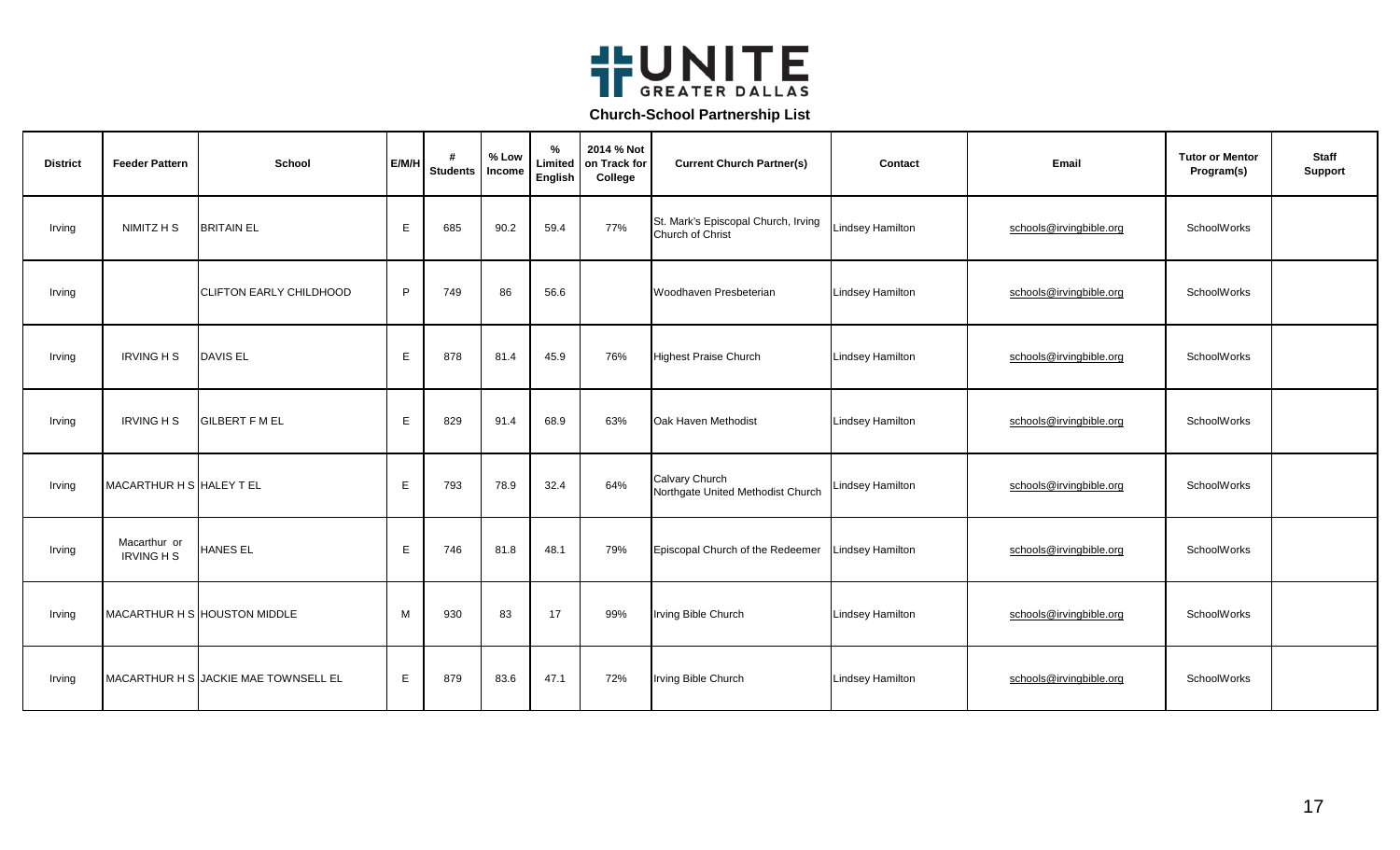

| <b>District</b> | <b>Feeder Pattern</b>      | <b>School</b>                                       | E/M/H  | #<br><b>Students</b> | % Low<br>Income | %<br>Limited<br>English | 2014 % Not<br>on Track for<br>College | <b>Current Church Partner(s)</b>                         | Contact                 | Email                   | <b>Tutor or Mentor</b><br>Program(s)            | <b>Staff</b><br><b>Support</b> |
|-----------------|----------------------------|-----------------------------------------------------|--------|----------------------|-----------------|-------------------------|---------------------------------------|----------------------------------------------------------|-------------------------|-------------------------|-------------------------------------------------|--------------------------------|
| Irving          | <b>IRVING H S</b>          | <b>KEYES EL</b>                                     | E      | 838                  | 90.6            | 70                      | 77%                                   | United Methodist Church<br><b>First Christian Church</b> | <b>Lindsey Hamilton</b> | schools@irvingbible.org | SchoolWorks                                     |                                |
| Irving          | <b>IRVING H S</b>          | LIVELY EL                                           | E      | 901                  | 86.1            | 55.9                    | 78%                                   | <b>Plymoth Park Baptist</b>                              | <b>Lindsey Hamilton</b> | schools@irvingbible.org | SchoolWorks                                     |                                |
| Irving          |                            | <b>MACARTHUR H S</b>                                | H      | 2716                 | 62.2            | 13.1                    | 90%                                   | Antioch Christian Church, Irving<br><b>Bible Church</b>  | <b>Lindsey Hamilton</b> | schools@irvingbible.org | SchoolWorks                                     |                                |
| Irving          | NIMITZ H S                 | <b>TOWNLEY EL</b>                                   | E      | 739                  | 77.7            | 36.8                    | 66%                                   | South Macarthur Church of Christ                         | <b>Lindsey Hamilton</b> | schools@irvingbible.org | SchoolWorks, Big<br><b>Brothers Big Sisters</b> |                                |
| Lancaster       | LANCASTER H S BELT LINE EL |                                                     | Е      | 589                  | 87.8            | $\overline{1}$          | 74%                                   | Oak Cliff Bible Fellowship                               | Raelynn Pineda          | rpineda@ocbfchurch.org  |                                                 |                                |
| Lancaster       | LANCASTER H S              | ELSIE ROBERTSON LANCASTER<br><b>MIDDLE</b>          | '07 08 | 988                  | 82.3            | 6                       | 72%                                   | Oak Cliff Bible Fellowship                               | Raelynn Pineda          | rpineda@ocbfchurch.org  |                                                 |                                |
| Lancaster       |                            | G W CARVER 6TH GRADE STEM<br><b>LEARNING CENTER</b> | M      | 489                  | 89.2            | 10                      |                                       | Oak Cliff Bible Fellowship                               | Raelynn Pineda          | rpineda@ocbfchurch.org  | <b>Mercy Street</b>                             |                                |
| Lancaster       | LANCASTER H S HOUSTON EL   |                                                     | Е      | 690                  | 84.2            | 28.3                    | 69%                                   | Oak Cliff Bible Fellowship                               | Raelynn Pineda          | rpineda@ocbfchurch.org  |                                                 |                                |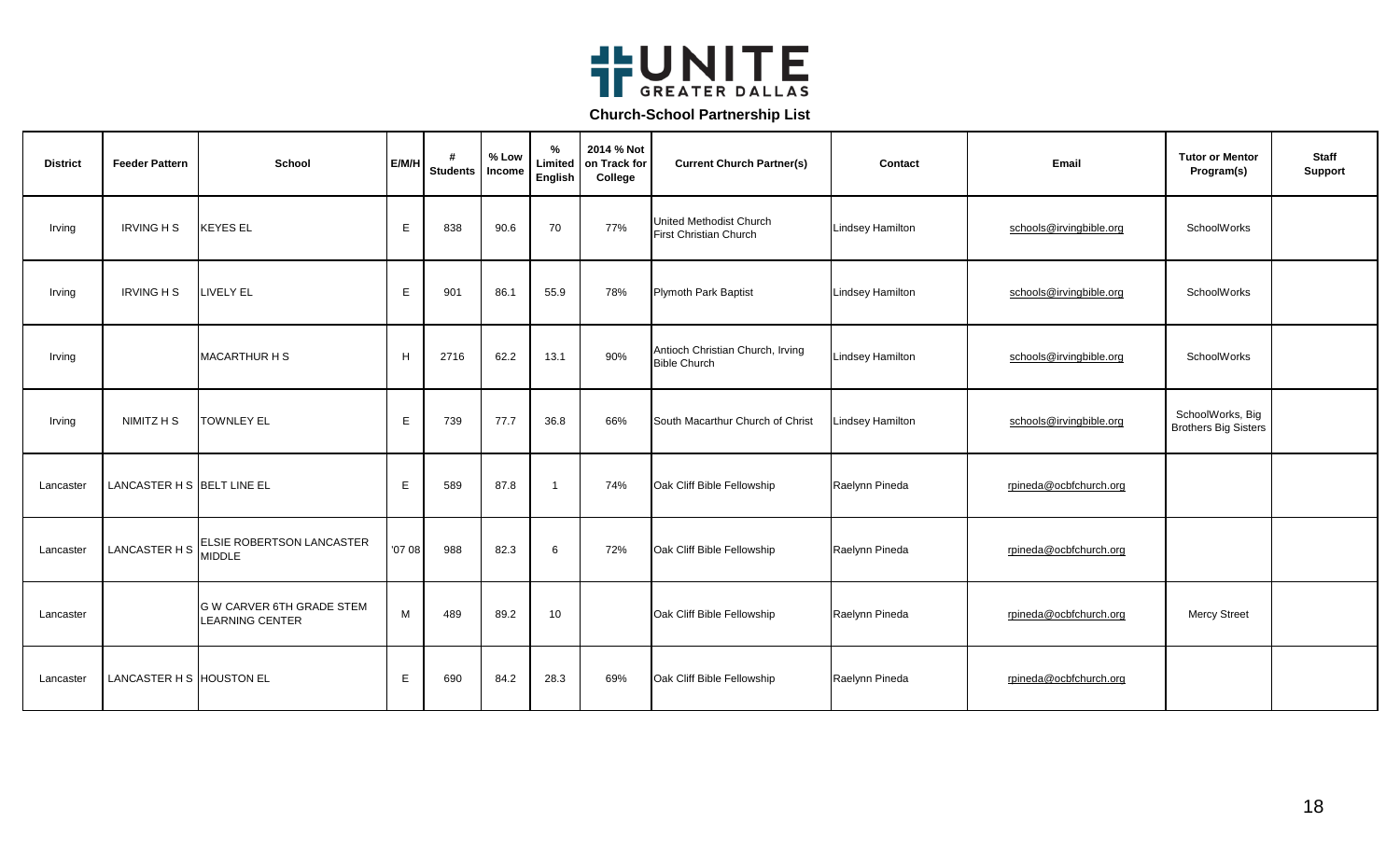

| <b>District</b> | <b>Feeder Pattern</b>         | School                                | E/M/H | #<br><b>Students</b> | % Low<br>Income | %<br>Limited<br>English | 2014 % Not<br>on Track for<br>College | <b>Current Church Partner(s)</b>                              | Contact          | Email                        | <b>Tutor or Mentor</b><br>Program(s) | <b>Staff</b><br>Support |
|-----------------|-------------------------------|---------------------------------------|-------|----------------------|-----------------|-------------------------|---------------------------------------|---------------------------------------------------------------|------------------|------------------------------|--------------------------------------|-------------------------|
| Lancaster       | LANCASTER H S LANCASTER EL    |                                       | E     | 572                  | 88.6            | 3.1                     | 70%                                   | Oak Cliff Bible Fellowship                                    | Raelynn Pineda   | rpineda@ocbfchurch.org       |                                      |                         |
| Lancaster       |                               | LANCASTER H S                         | H     | 1748                 | 74.5            | 1.3                     | 99%                                   | Oak Cliff Bible Fellowship                                    | Raelynn Pineda   | rpineda@ocbfchurch.org       |                                      |                         |
| Lancaster       |                               | LANCASTER H S PLEASANT RUN EL         | E     | 357                  | 91              | 28.6                    | 72%                                   | Oak Cliff Bible Fellowship                                    | Raelynn Pineda   | rpineda@ocbfchurch.org       |                                      |                         |
| Lancaster       |                               | LANCASTER H S ROLLING HILLS EL        | E     | 591                  | 90.4            | $\mathbf{1}$            | 79%                                   | Oak Cliff Bible Fellowship                                    | Raelynn Pineda   | rpineda@ocbfchurch.org       |                                      |                         |
| Lancaster       |                               | LANCASTER H S ROSA PARKS/MILLBROOK EL | E     | 504                  | 86.1            | 1.6                     | 66%                                   | Oak Cliff Bible Fellowship                                    | Raelynn Pineda   | rpineda@ocbfchurch.org       |                                      |                         |
| Lancaster       | LANCASTER H S WEST MAIN EL    |                                       | E     | 292                  | 92.8            | 13.7                    | 78%                                   | Oak Cliff Bible Fellowship                                    | Raelynn Pineda   | rpineda@ocbfchurch.org       |                                      |                         |
| Mesquite        | MESQUITE H S or<br>POTEET H S | <b>SHAW EL</b>                        | E     | 786                  | 70.7            | 28.4                    | 68%                                   | Grace Episcopal Mesquite                                      |                  | gracemesquite@sbcglobal.net  |                                      |                         |
| Mesquite        | HORN H S                      | <b>THOMPSON EL</b>                    | E     | 572                  | 54.7            | $\overline{7}$          | 63%                                   | Dallas Baptist Assoc., The<br><b>Crossings Baptist Church</b> | Fernando Pruneda | fernando@crossingbaptist.org | Kids Hope USA                        |                         |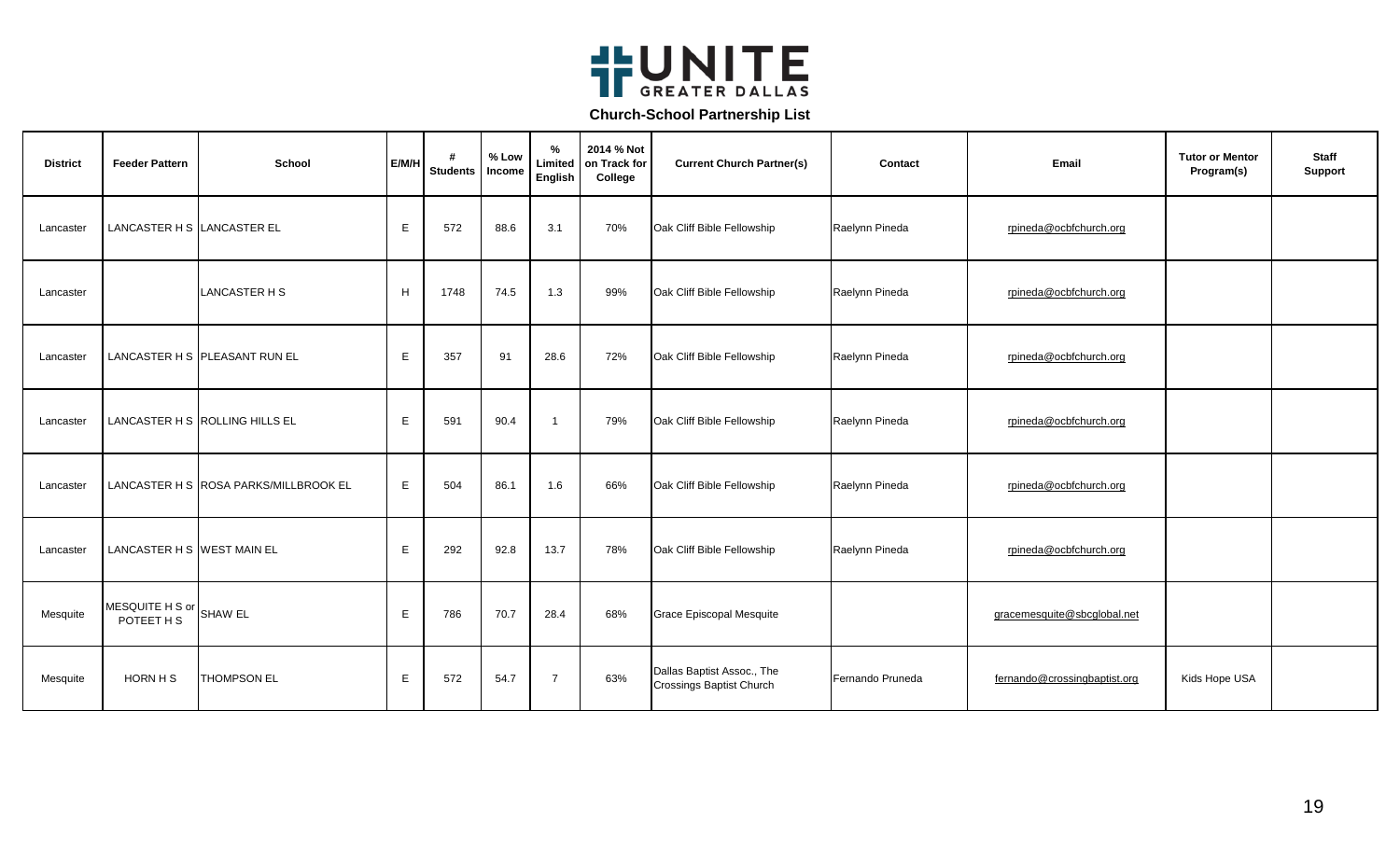

| <b>District</b> | <b>Feeder Pattern</b>                        | School                                    | E/M/H | #<br><b>Students</b> | % Low<br>Income | $\%$<br>Limited<br>English | 2014 % Not<br>on Track for<br>College | <b>Current Church Partner(s)</b>                            | Contact                                          | Email                      | <b>Tutor or Mentor</b><br>Program(s) | <b>Staff</b><br><b>Support</b> |
|-----------------|----------------------------------------------|-------------------------------------------|-------|----------------------|-----------------|----------------------------|---------------------------------------|-------------------------------------------------------------|--------------------------------------------------|----------------------------|--------------------------------------|--------------------------------|
| Richardson      | PEARCE H S or<br>S                           | RICHARDSON H CAROLYN G BUKHAIR EL         | E     | 757                  | 98.5            | 77.7                       | 89%                                   | The Heights                                                 | <b>Richard Covington</b>                         | acobb@theheights.org       | Kids Hope USA                        |                                |
| Richardson      |                                              | HAMILTON PARK PACESETTER<br><b>MAGNET</b> | Е     | 704                  | 53.3            | 15.6                       | 55%                                   | Hamilton Park UMC, New Mt. Zion<br><b>Baptist</b>           | Rev. Bradshaw,<br><b>Hamilton:Frances Waters</b> | fwaters@hparkumc.org       |                                      |                                |
| Richardson      | PEARCE H S                                   | NORTHRICH EL                              | E     | 517                  | 68.5            | 32.9                       | 64%                                   | Dallas Baptist Assoc., First Baptist<br>Church - Richardson | Jana Jackson                                     | janajackson@dba.net        | Kids Hope USA                        |                                |
| Richardson      | PEARCE H S or<br>RICHARDSON H RISD ACAD<br>S |                                           | Е     | 939                  | 95.3            | 67.1                       | 78%                                   | <b>Watermark Church</b>                                     | Alison Treadaway                                 | alison.treadaway@gmail.com |                                      |                                |
| Richardson      | LAKE<br><b>HIGHLANDS H S</b>                 | <b>SKYVIEW EL</b>                         | E.    | 771                  | 87.5            | 33.2                       | 72%                                   | Lake Highlands UMC                                          | Jill Goad                                        | jgoad@lhumc.com            |                                      |                                |
| Richardson      | PEARCE H S or<br>S                           | RICHARDSON H SPRING VALLEY EL             | E     | 422                  | 88.4            | 58.5                       | 73%                                   | Episcopal Church of Transfiguration<br><b>Dallas</b>        | <b>Annette Randall</b>                           | arandall1205@yahoo.com     |                                      |                                |
| Richardson      | LAKE<br><b>HIGHLANDS H S</b>                 | <b>STULTS ROAD EL</b>                     | E     | 740                  | 78.9            | 43.8                       | 78%                                   | Ascension Episcopal Church                                  | Dabney Dwyer                                     | dwyerdab@gmail.com         |                                      |                                |
| Richardson      | LAKE<br>HIGHLANDS H S                        | THURGOOD MARSHALL EL                      | E     | 670                  | 89.9            | 24.5                       | 78%                                   | Highland Oaks Church of Christ                              | <b>Betsy Stratton</b>                            | bstratton@hocc.org         |                                      |                                |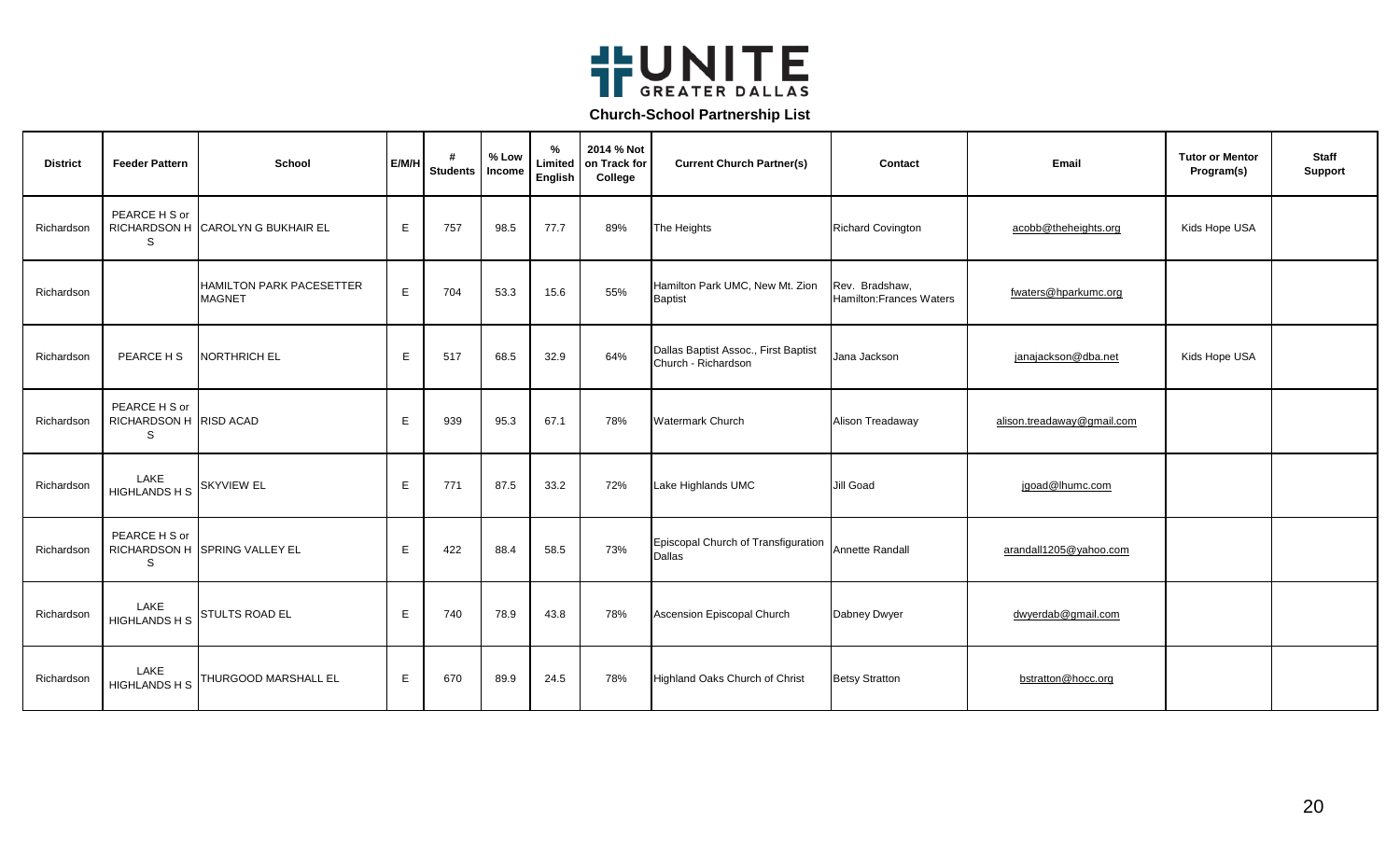

| <b>District</b> | <b>Feeder Pattern</b> | School                 | E/M/H | <b>Students</b> | % Low<br>Income | %<br>Limited<br>English | 2014 % Not<br>on Track for<br>College | <b>Current Church Partner(s)</b> | Contact              | Email                                           | <b>Tutor or Mentor</b><br>Program(s) | <b>Staff</b><br><b>Support</b> |
|-----------------|-----------------------|------------------------|-------|-----------------|-----------------|-------------------------|---------------------------------------|----------------------------------|----------------------|-------------------------------------------------|--------------------------------------|--------------------------------|
| Allen           |                       | <b>ROUNDTREE</b>       | E     | 527             | 59.4            | 26.9                    | 47%                                   | Chase Oaks Church                | John Stanley         | jstanley@chaseoaks.org                          |                                      |                                |
| Frisco          | Frisco                | <b>BRIGHT</b>          | E     | 552             | 44.6            | 9.4                     | 41%                                   | St. Phillip's Episcopal Church   | Lindsey Icenogle     | lindseyicenogle@stphilipsfrisco.org             |                                      |                                |
| Frisco          | Centennial            | <b>CHRISTIE</b>        | E     | 692             | 49              | 51.6                    | 57%                                   | Preston Trail Community Church   | Christine Ortega     | christine@prestontrail.org                      |                                      |                                |
| Frisco          | Frisco                | <b>HUNT</b>            | M     | 744             | 15.2            | 5.9                     | 30%                                   | Stonebriar Community Church      | <b>Karen Hawkins</b> | karenh@stonebriar.org                           |                                      |                                |
| Frisco          |                       | <b>LEADERSHIP PREP</b> |       | 425             | $\overline{4}$  | 8.5                     | 67%                                   | Elevate Life                     | Keith Craft Pastor   | KeithC@elevatelife.com<br>MarkB@elevatelife.com | <b>Big Hope</b><br>Kids Hope USA     |                                |
| McKinney        |                       | <b>BURKS</b>           | Е     | 469             | 77              | 43.5                    | 71%                                   | St. Andrew's Episcopal           | Harry Long           | harry@3eMcKinney.com                            | 3e McKinney                          |                                |
| McKinney        |                       | CALDWELL               | E     | 529             | 72.6            | 43.1                    | 59%                                   | <b>First United Methodist</b>    | <b>Harry Long</b>    | harry@3eMcKinney.com                            | 3e McKinney                          |                                |
| McKinney        |                       | <b>DOWELL MIDDLE</b>   | М     | 1157            | 22.4            | 5.8                     | 33%                                   | Covanant Church                  | Harry Long           | harry@3eMcKinney.com                            | 3e McKinney                          |                                |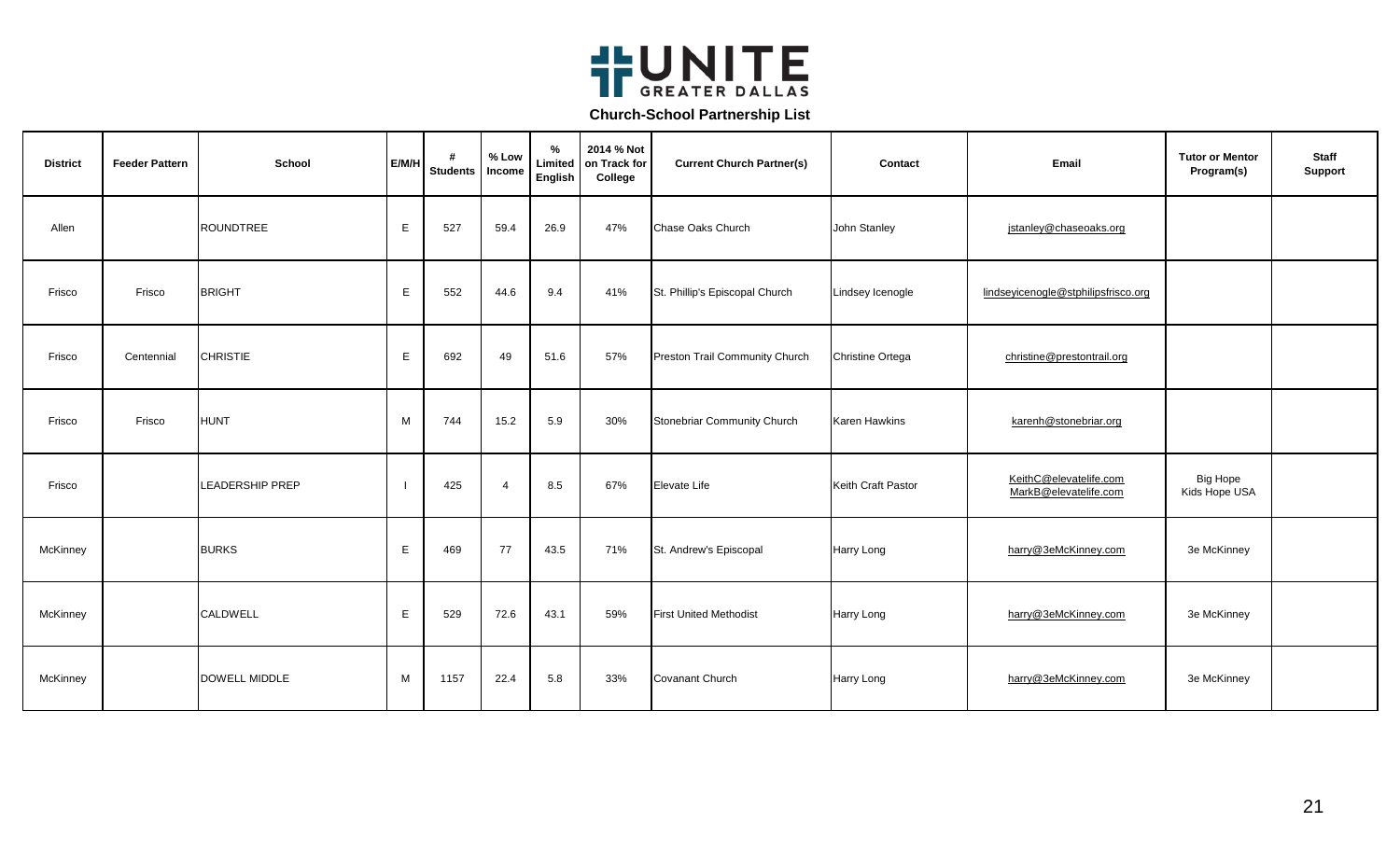

| <b>District</b> | <b>Feeder Pattern</b> | School                                       | E/M/H | #<br><b>Students</b> | % Low<br>Income | %<br>Limited<br>English | 2014 % Not<br>on Track for<br>College | <b>Current Church Partner(s)</b>               | Contact           | Email                | <b>Tutor or Mentor</b><br>Program(s) | <b>Staff</b><br><b>Support</b> |
|-----------------|-----------------------|----------------------------------------------|-------|----------------------|-----------------|-------------------------|---------------------------------------|------------------------------------------------|-------------------|----------------------|--------------------------------------|--------------------------------|
| McKinney        |                       | DR JACK COCKRILL MIDDLE                      | M     | 1354                 | 26.7            | $\overline{4}$          | 39%                                   | Ranchland Church & Way of Grace Harry Long     |                   | harry@3eMcKinney.com | 3e McKinney                          |                                |
| McKinney        |                       | <b>FAUBION MIDDLE</b>                        | M     | 934                  | 30.4            | 8                       | 40%                                   | <b>First Christian Church</b>                  | Harry Long        | harry@3eMcKinney.com | 3e McKinney                          |                                |
| McKinney        |                       | <b>FINCH</b>                                 | E     | 446                  | 86.1            | 53.6                    | 76%                                   | <b>First Baptist McKinney</b>                  | Harry Long        | harry@3eMcKinney.com | 3e McKinney                          |                                |
| McKinney        |                       | <b>HERMAN LAWSON EARLY</b><br>CHILDHOOD SCHO | E     | 565                  | 82.1            | 49                      |                                       | St. Gabriel Catholic Church                    | Harry Long        | harry@3eMcKinney.com | 3e McKinney                          |                                |
| McKinney        |                       | JOSE DE JESUS AND MARIA LUISA<br><b>VEGA</b> | E     | 611                  | 57.9            | 26.4                    | 55%                                   | Vintage Church, Highpointe Church<br>of Christ | <b>Harry Long</b> | harry@3eMcKinney.com | 3e McKinney                          |                                |
| McKinney        |                       | LEONARD EVANS JR MIDDLE                      | M     | 1461                 | 22.7            | 5.7                     | 35%                                   | Radiant Life Church                            | Harry Long        | harry@3eMcKinney.com | 3e McKinney                          |                                |
| McKinney        |                       | <b>MALVERN</b>                               | E     | 492                  | 75.8            | 39.8                    | 73%                                   | Stonebridge United Methodist                   | Harry Long        | harry@3eMcKinney.com | 3e McKinney                          |                                |
| McKinney        |                       | <b>NAOMI PRESS</b>                           | E     | 509                  | 55.2            | 7.1                     | 66%                                   | <b>Crosspoint Church</b>                       | Harry Long        | harry@3eMcKinney.com | 3e McKinney                          |                                |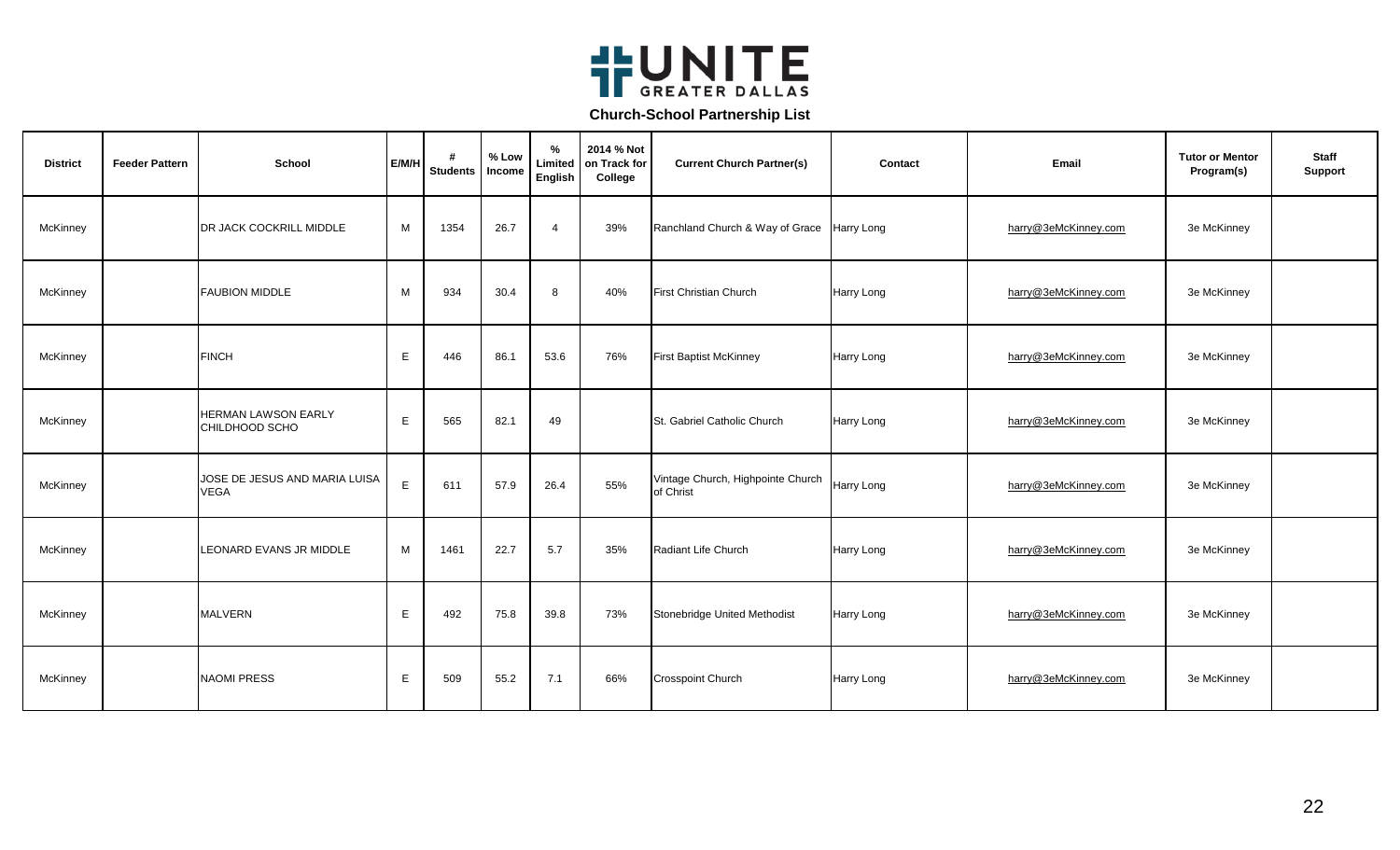

| <b>District</b> | <b>Feeder Pattern</b> | School                                       | E/M/H | #<br><b>Students</b> | % Low<br>Income | %<br>Limited<br>English | 2014 % Not<br>on Track for<br>College | <b>Current Church Partner(s)</b>                                                    | Contact                    | Email                                                  | <b>Tutor or Mentor</b><br>Program(s) | <b>Staff</b><br><b>Support</b> |
|-----------------|-----------------------|----------------------------------------------|-------|----------------------|-----------------|-------------------------|---------------------------------------|-------------------------------------------------------------------------------------|----------------------------|--------------------------------------------------------|--------------------------------------|--------------------------------|
| McKinney        |                       | <b>SCOTT MORGAN JOHNSON</b><br><b>MIDDLE</b> | M     | 900                  | 50.7            | 8.4                     | 60%                                   | <b>Trinity Presbyterian</b>                                                         | Harry Long                 | harry@3eMcKinney.com                                   | 3e McKinney                          |                                |
| McKinney        |                       | <b>SLAUGHTER</b>                             | Е     | 660                  | 53.2            | 32.6                    | 53%                                   | Four Corners Church                                                                 | Harry Long                 | harry@3eMcKinney.com                                   | 3e McKinney                          |                                |
| McKinney        |                       | <b>WEBB</b>                                  | E     | 417                  | 76.3            | 39.3                    | 72%                                   | <b>Christ Fellowship</b>                                                            | Harry Long                 | harry@3eMcKinney.com                                   | 3e McKinney                          |                                |
| Plano           |                       | <b>ARMSTRONG</b>                             | M     | 671                  | 68.7            | 16.5                    | 73%                                   | Plano Bible Chapel                                                                  | <b>Larry Murray</b>        | larrym@planobiblechapel.org                            |                                      |                                |
| Plano           |                       | <b>CHRISTIE</b>                              | E     | 735                  | 57.8            | 25.3                    | 67%                                   | Chase Oaks Church, Plano Bible<br>Chapel, Custer Road UMC                           | John Stanley, Larry Murray | jstanley@chaseoaks.org,<br>larrym@planobiblechapel.org |                                      |                                |
| Plano           |                       | <b>FORMAN</b>                                | E     | 579                  | 82.6            | 43                      | 78%                                   | Woodcreek Church, Legacy & Plano Janell Hoffman<br><b>Bible Chapel</b>              |                            | janell5@me.com                                         |                                      |                                |
| Plano           |                       | <b>MEADOWS</b>                               | Е     | 562                  | 88.6            | 54.6                    | 76%                                   | LifePoint Church, Plano                                                             | <b>Holly Elliott</b>       | holly.elliott@lifepointplano.org                       | <b>Big Hope</b><br>Kids Hope USA     |                                |
| Plano           |                       | <b>MEMORIAL</b>                              | Е     | 497                  | 79.7            | 52.3                    | 76%                                   | Chase Oaks Church, Plano Bible<br>Chapel, Fellowship, First Baptist<br>Church Plano | John Stanley, Larry Murray | jstanley@chaseoaks.org,<br>larrym@planobiblechapel.org |                                      |                                |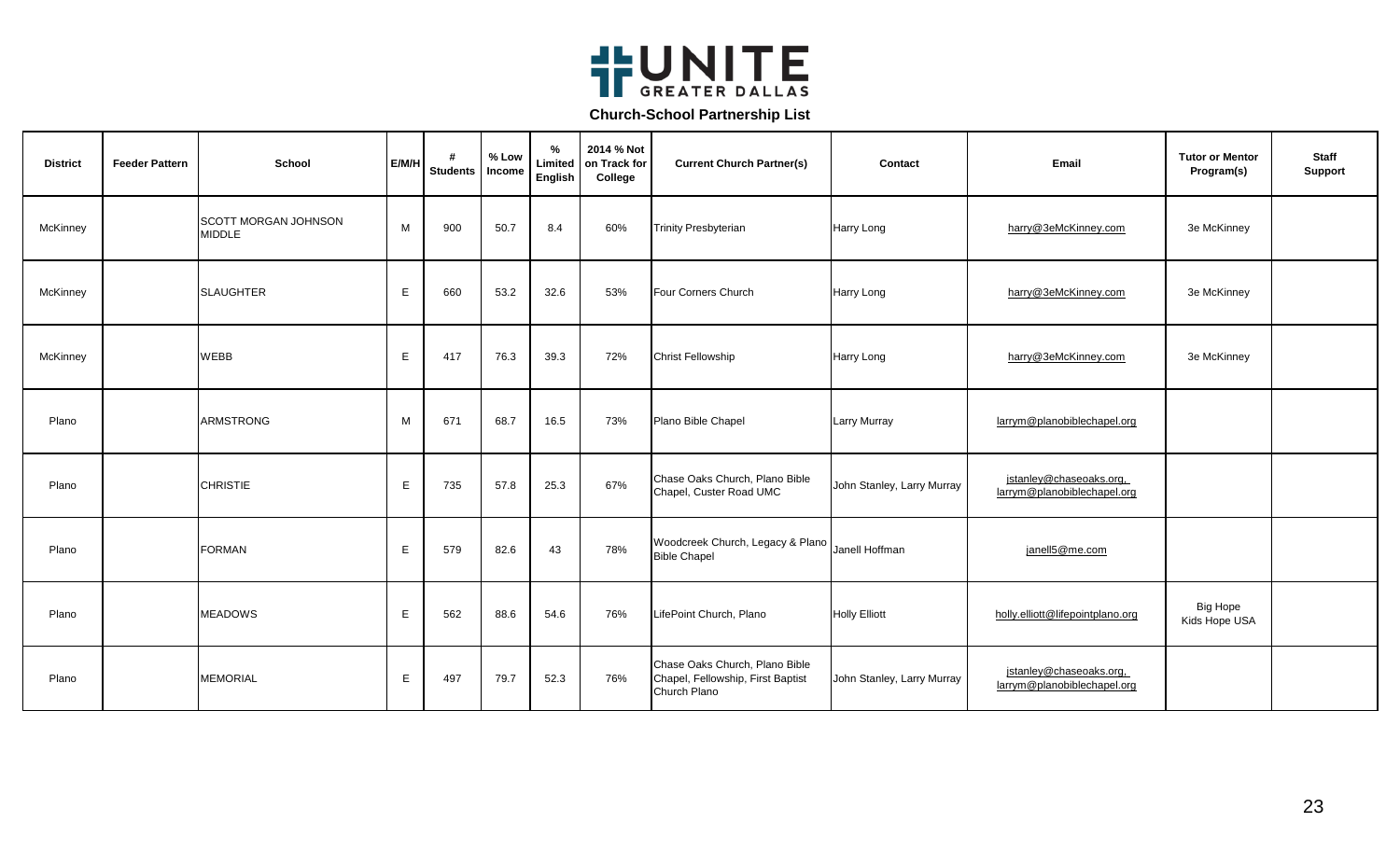

| <b>District</b> | <b>Feeder Pattern</b> | School                 | E/M/H | #<br><b>Students</b> | % Low<br>Income | %<br>Limited<br>English | 2014 % Not<br>on Track for<br>College | <b>Current Church Partner(s)</b>                                                             | Contact                                  | Email                                                                       | <b>Tutor or Mentor</b><br>Program(s) | <b>Staff</b><br>Support |
|-----------------|-----------------------|------------------------|-------|----------------------|-----------------|-------------------------|---------------------------------------|----------------------------------------------------------------------------------------------|------------------------------------------|-----------------------------------------------------------------------------|--------------------------------------|-------------------------|
| Plano           |                       | <b>MENDENHALL</b>      | E     | 579                  | 88.8            | 57.2                    | 73%                                   | First Baptist Church Plano, Plano<br>Bible Chapel, Prestonwood<br>Academy, Chase Oaks Church | Lise Cook, Larry Murray,<br>John Stanley | lisejcook@aol.com<br>larrym@planobiblechapel.org<br>jstanley@chaseoaks.org, | Kids Hope USA (First<br>Baptist)     |                         |
| Plano           |                       | <b>WEATHERFORD</b>     | E     | 482                  | 59.5            | 35.9                    | 51%                                   | Chase Oaks Church                                                                            | John Stanley                             | jstanley@chaseoaks.org                                                      | <b>Big Brothers Big</b><br>Sisters   |                         |
| Wylie           |                       | <b>ACHIEVE ACADEMY</b> |       | 52                   | 25              | $\mathbf 0$             |                                       | First Baptist Wylie                                                                          | Marc Lilly                               | marc@churchforthecities.org                                                 |                                      |                         |
| Wylie           |                       | <b>AKIN</b>            | E     | 465                  | 28              | 5.6                     | 32%                                   | First Baptist Wylie                                                                          | Marc Lilly                               | marc@churchforthecities.org                                                 |                                      |                         |
| Wylie           |                       | <b>BIRMINGHAM</b>      | E     | 531                  | 32.2            | 10.5                    | 50%                                   | First Baptist Wylie                                                                          | Marc Lilly                               | marc@churchforthecities.org                                                 |                                      |                         |
| Wylie           |                       | <b>BURNETT</b>         | M     | 654                  | 27.1            | 4.7                     | 44%                                   | <b>First Baptist Wylie</b>                                                                   | <b>Marc Lilly</b>                        | marc@churchforthecities.org                                                 |                                      |                         |
| Wylie           |                       | <b>COOPER</b>          | M     | 701                  | 27.4            | 6.8                     | 45%                                   | First Baptist Wylie                                                                          | <b>Marc Lilly</b>                        | marc@churchforthecities.org                                                 |                                      |                         |
| Wylie           |                       | COX                    | E     | 625                  | 29              | 20.8                    | 44%                                   | First Baptist Wylie                                                                          | Marc Lilly                               | marc@churchforthecities.org                                                 |                                      |                         |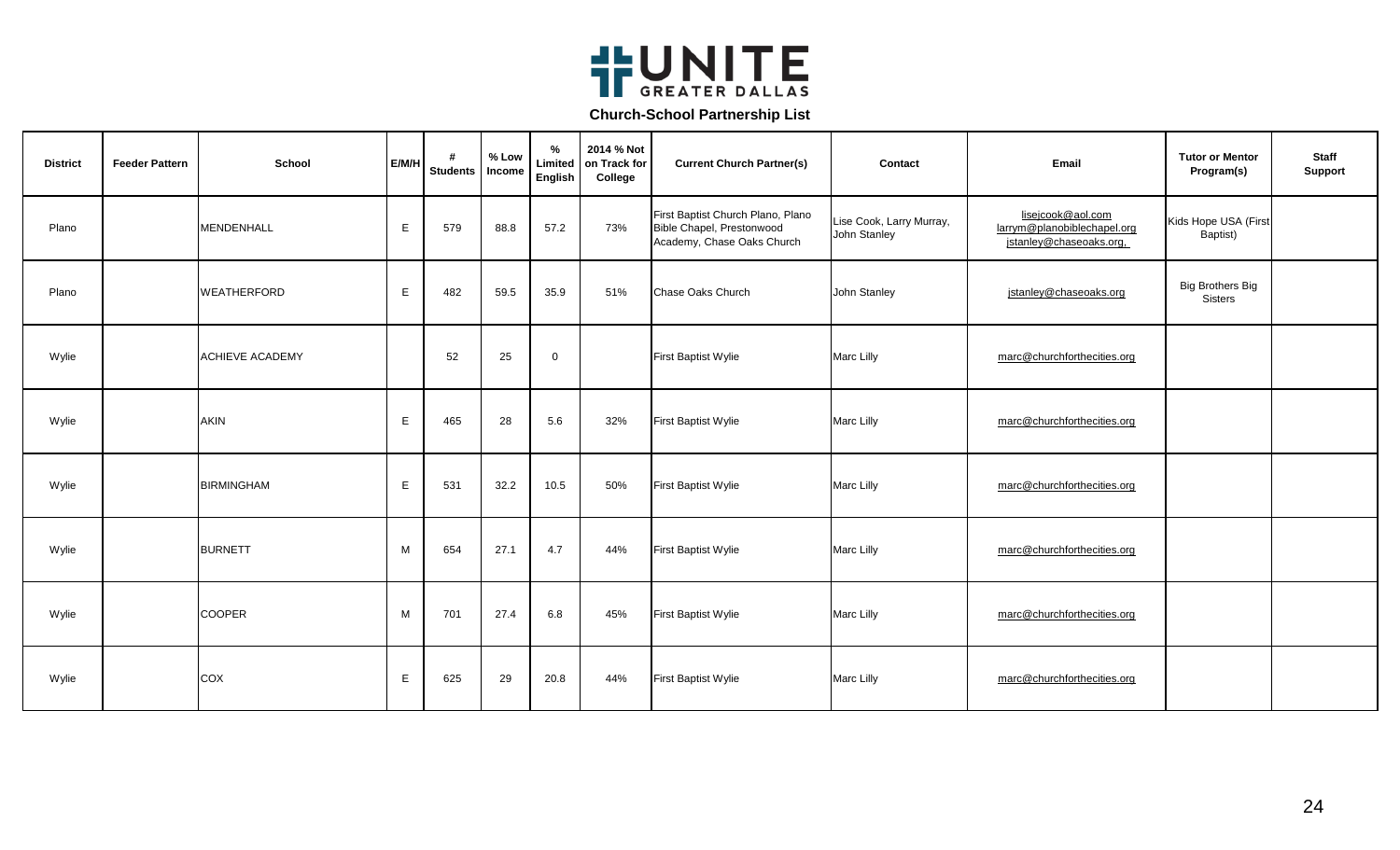

| <b>District</b> | <b>Feeder Pattern</b> | <b>School</b>   | E/M/H       | #<br><b>Students</b> | % Low<br>Income | $\%$<br>Limited<br>English | 2014 % Not<br>on Track for<br>College | <b>Current Church Partner(s)</b>                       | Contact                                   | Email                                                  | <b>Tutor or Mentor</b><br>Program(s) | <b>Staff</b><br><b>Support</b> |
|-----------------|-----------------------|-----------------|-------------|----------------------|-----------------|----------------------------|---------------------------------------|--------------------------------------------------------|-------------------------------------------|--------------------------------------------------------|--------------------------------------|--------------------------------|
| Wylie           |                       | <b>DAVIS</b>    |             | 634                  | 25.2            | 7.1                        |                                       | First Baptist Wylie                                    | Marc Lilly                                | marc@churchforthecities.org                            |                                      |                                |
| Wylie           |                       | <b>DODD</b>     | $\mathsf E$ | 602                  | 25.1            | 13.8                       | 40%                                   | First Baptist Wylie                                    | Marc Lilly                                | marc@churchforthecities.org                            |                                      |                                |
| Wylie           |                       | <b>DRAPER</b>   |             | 859                  | 31.7            | 14.7                       |                                       | First Baptist Wylie                                    | Marc Lilly                                | marc@churchforthecities.org                            |                                      |                                |
| Wylie           |                       | <b>GROVES</b>   | E           | 569                  | 35              | 18.8                       | 42%                                   | First Baptist Wylie                                    | Marc Lilly                                | marc@churchforthecities.org                            |                                      |                                |
| Wylie           |                       | <b>HARRISON</b> |             | 600                  | 30.3            | 5.3                        |                                       | First Baptist Wylie                                    | Marc Lilly                                | marc@churchforthecities.org                            |                                      |                                |
| Wylie           |                       | <b>HARTMAN</b>  | $\mathsf E$ | 471                  | 62.4            | 33.5                       | 30%                                   | First Baptist Wylie                                    | Marc Lilly                                | marc@churchforthecities.org                            |                                      |                                |
| Wylie           |                       | <b>MCMILLAN</b> | M           | 706                  | 28              | 3.5                        | 45%                                   | First Baptist Wylie                                    | Marc Lilly                                | marc@churchforthecities.org                            |                                      |                                |
| Wylie           |                       | <b>SMITH</b>    | E           | 643                  | 27.2            | 21.2                       | 38%                                   | <b>Gateway Community Church</b><br>First Baptist Wylie | <b>Blake Switzer</b><br><b>Mark Lilly</b> | blake@gatewayonline.org<br>marc@churchforthecities.org |                                      |                                |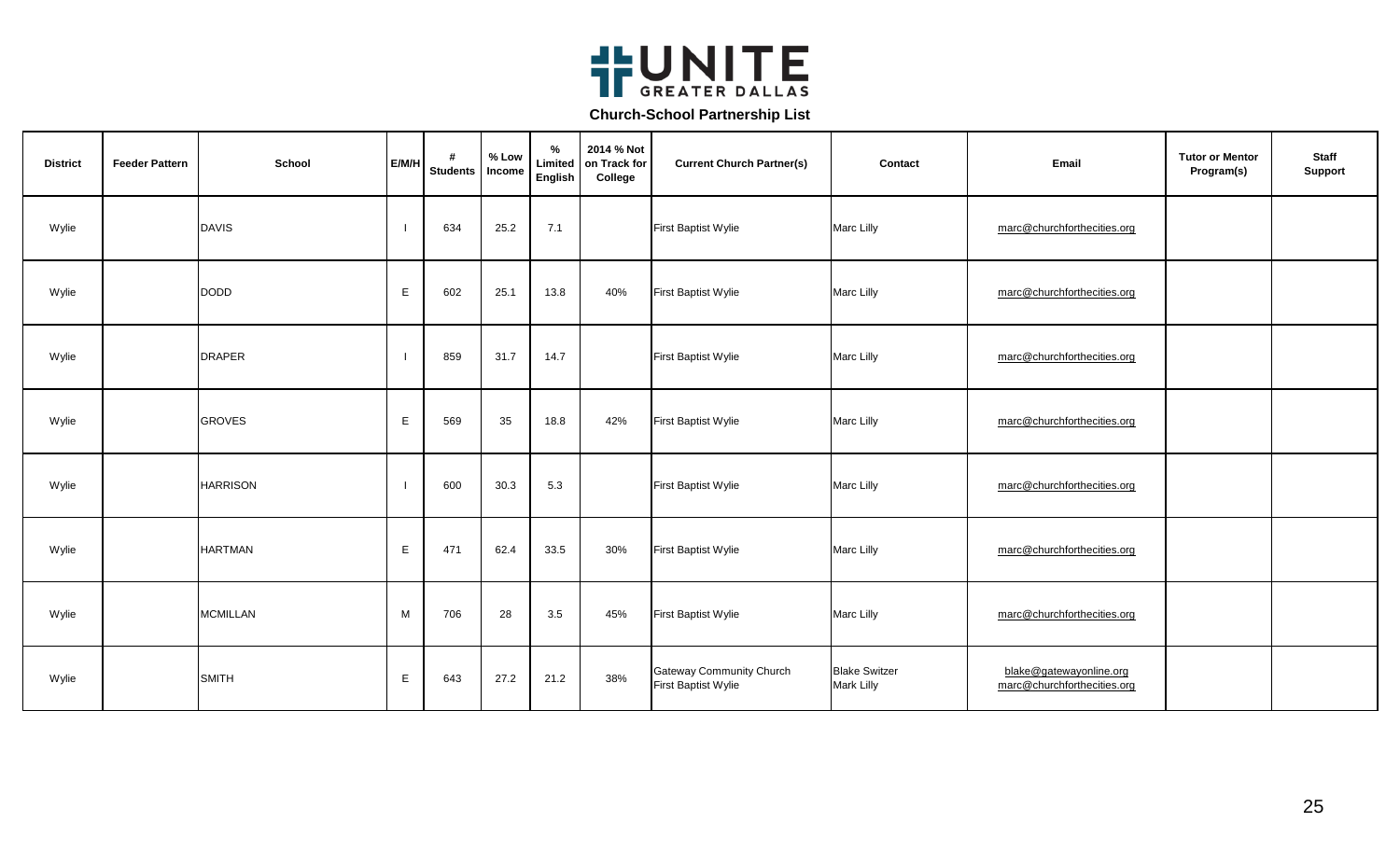

| <b>District</b> | <b>Feeder Pattern</b> | School            | E/M/H       | #<br>Students | % Low<br>Income | %<br>Limited<br>English | 2014 % Not<br>on Track for<br>College | <b>Current Church Partner(s)</b>           | Contact              | Email                                 | <b>Tutor or Mentor</b><br>Program(s) | <b>Staff</b><br><b>Support</b> |
|-----------------|-----------------------|-------------------|-------------|---------------|-----------------|-------------------------|---------------------------------------|--------------------------------------------|----------------------|---------------------------------------|--------------------------------------|--------------------------------|
| Wylie           |                       | <b>TIBBALS</b>    | $\mathsf E$ | 678           | 10.9            | 15.3                    | 30%                                   | First Baptist Wylie                        | Marc Lilly           | marc@churchforthecities.org           |                                      |                                |
| Wylie           |                       | <b>WATKINS</b>    | E           | 545           | 31              | 20.2                    | 37%                                   | First Baptist Wylie                        | Marc Lilly           | marc@churchforthecities.org           |                                      |                                |
| Wylie           |                       | WHITT             | E           | 623           | 15.1            | 12.7                    | 33%                                   | First Baptist Wylie                        | Marc Lilly           | marc@churchforthecities.org           |                                      |                                |
| Wylie           |                       | <b>WYLIE</b>      | H           | 1975          | 25.3            | 2.8                     | 72%                                   | First Baptist Wylie                        | Marc Lilly           | marc@churchforthecities.org           |                                      |                                |
| Wylie           |                       | <b>WYLIE EAST</b> | H           | 1734          | 26.1            | 3.1                     | 74%                                   | First Baptist Wylie                        | Marc Lilly           | marc@churchforthecities.org           |                                      |                                |
| Argyle          |                       | <b>HILLTOP</b>    | E           | 639           |                 |                         |                                       | Cross Timbers Community Church -<br>Argyle | Ralonda Russell      | ralondar@crosstimberschurch.org       | Kids Hope USA                        |                                |
| Lake Dallas     |                       | <b>SHORES</b>     | E.          | 517           | 44.5            |                         |                                       | The Church of Corinth                      | Alison Medley        | allison.medley@thechurchofcorinth.org | Kids Hope USA                        |                                |
| Lewisville      |                       | <b>DONALD</b>     | Е           | 498           | 6.8             |                         |                                       | Creekwood Christian Church                 | <b>Connie Newman</b> | cdnewbbb@yahoo.com                    | Kids Hope USA                        |                                |